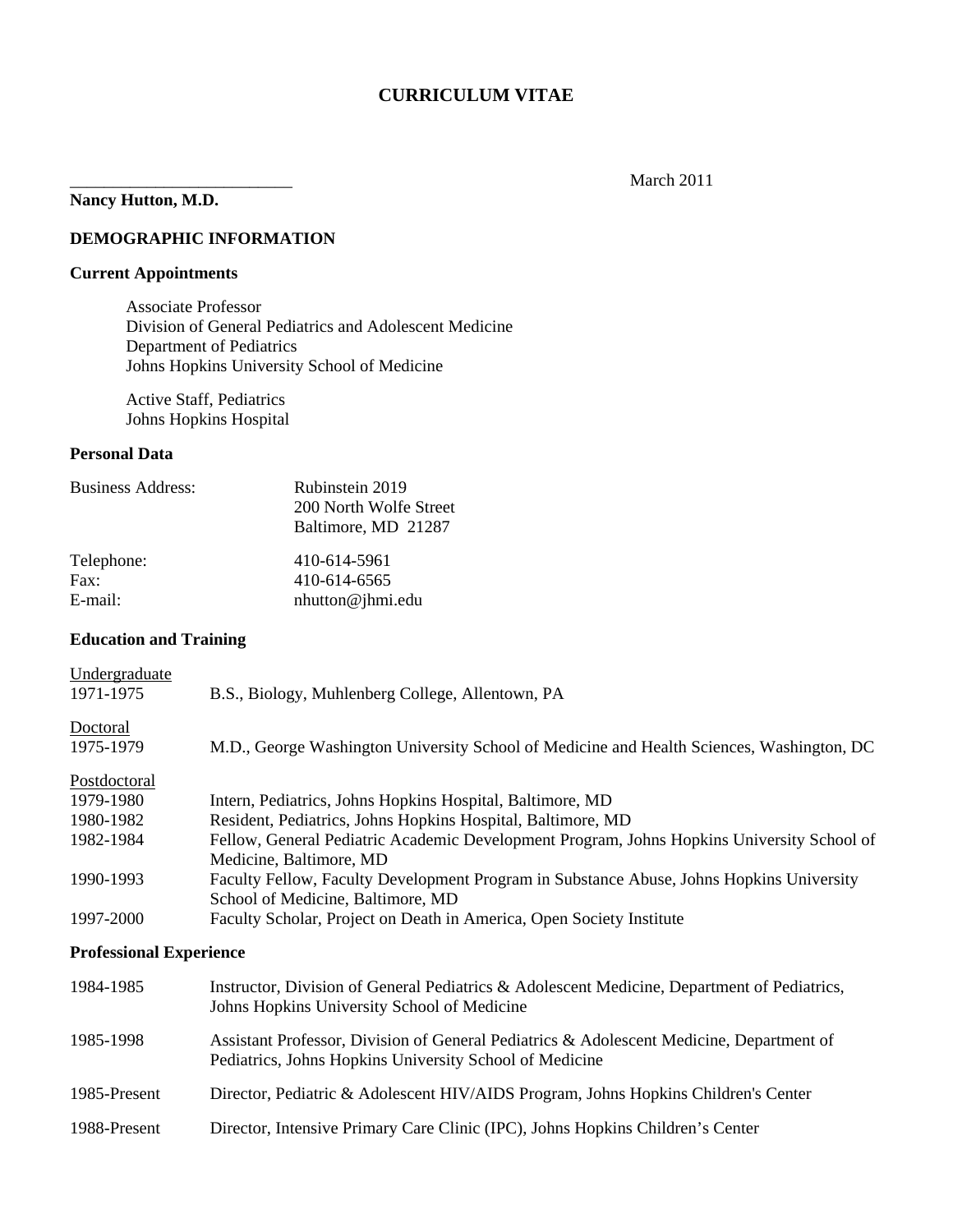| 1988-2007    | Co-Investigator, Baltimore Pediatric AIDS Clinical Trials Group, (PACTG), Johns Hopkins<br>University School of Medicine                            |
|--------------|-----------------------------------------------------------------------------------------------------------------------------------------------------|
| 1997-2000    | Faculty Scholar, Project on Death in America, Open Society Institute                                                                                |
| 1998-Present | Associate Professor, Division of General Pediatrics & Adolescent Medicine, Department of<br>Pediatrics, Johns Hopkins University School of Medicine |
| 2000-Present | Medical Director, Harriet Lane Compassionate Care, Pediatric Palliative Care Program, Johns<br>Hopkins Children's Center                            |
| 2000-2003    | Assistant Pediatric Medical Director, Johns Hopkins Home Hospice                                                                                    |
| 2003-2009    | Pediatric Hospice Medical Director, Community Hospice of Maryland                                                                                   |
| 2005-Present | Pediatric HIV Care Consultant, JHU TSEHAI, PEPFAR, CDC Ethiopia                                                                                     |
| 2005-Present | Palliative Care Consultant, JHU TSEHAI, PEPFAR, CDC Ethiopia                                                                                        |
| 2007-Present | Co-investigator, International Maternal, Pediatric, and Adolescent AIDS Clinical Trials Network<br>(IMPAACT)                                        |
| 2010-2011    | Pediatric Hospice & Palliative Medicine Consultant, Gilchrist Kids Pediatric Home Hospice<br>Program, Gilchrist Hospice Care                        |

### **RESEARCH ACTIVITIES**

#### **Publications**

Original Science Articles

- 1. **Hutton N**, Wilson MH, Mellits ED, Baumgardner R, Wissow LS, Bonucelli C, Holtzman NA, DeAngelis C. Effectiveness of an antihistamine-decongestant combination for young children with the common cold: a randomized controlled clinical trial. J Pediatr (1991) 118(1): 125-130. **[**Reprinted as Congressional Testimony in U.S. House Committee on Government Operations. Cold Medicines: Health Care or Hype? Hearing, 8 April 1992. Washington: Government Printing Office, 1993 (Y4.G74/7:C67).]
- 2. Beaver BL, Hill JL, Vachon DA, Moore VL, Hines SE, Seiden SW, Stone M, **Hutton N**, Johnson JP. Surgical intervention in children with human immunodeficiency virus infection. J Pediatr Surg (1990) 25(1): 79-84.
- 3. Quinn TC, Kline RL, Halsey N, **Hutton N**, Ruff A, Butz A, Boulos R, Modlin JF. Early diagnosis of perinatal HIV infection by detection of viral-specific IgA antibodies. JAMA (1991) 266(24): 3439-3442.
- 4. Faden RR, Acuff A, Allen A, Areen J, Geller G, Hutton N, Johnson T, Kass N, King P, Modlin J, Powers M, Repke J, Saah A, Walters L, Wissow LS (Working Group on HIV Testing of Pregnant Women and Newborns). HIV Infection, Pregnant Women and Newborns: A Policy Proposal for Information and Testing. JAMA (1990) 264: 2416-2420.
- 5. Kavanaugh-McHugh AL, Ruff A, Perlman E, **Hutton N**, Modlin J, Rowe S. Selenium deficiency and cardiomyopathy in acquired immunodeficiency syndrome. J Parenter Enteral Nutr (1991) 15(3): 347-349.
- 6. Butz A, **Hutton N**, Larson E. Immunoglobulins and growth parameters at birth of infants born to HIV seropositive and seronegative women. Am J Public Health (1991) 81(10): 1323-1326.
- 7. Wissow L, **Hutton N**. Testing newborns for exposure to human immunodeficiency virus (HIV): not mandatory but highly recommended. Pediatr AIDS HIV Infect (1991) 2: 123-128.
- 8. Aylward EH, Butz AM, **Hutton N**, Joyner ML, Vogelhut JW. Cognitive and motor development in infants at risk for human immunodeficiency virus. Am J Dis Child (1992) 146(2): 218-222.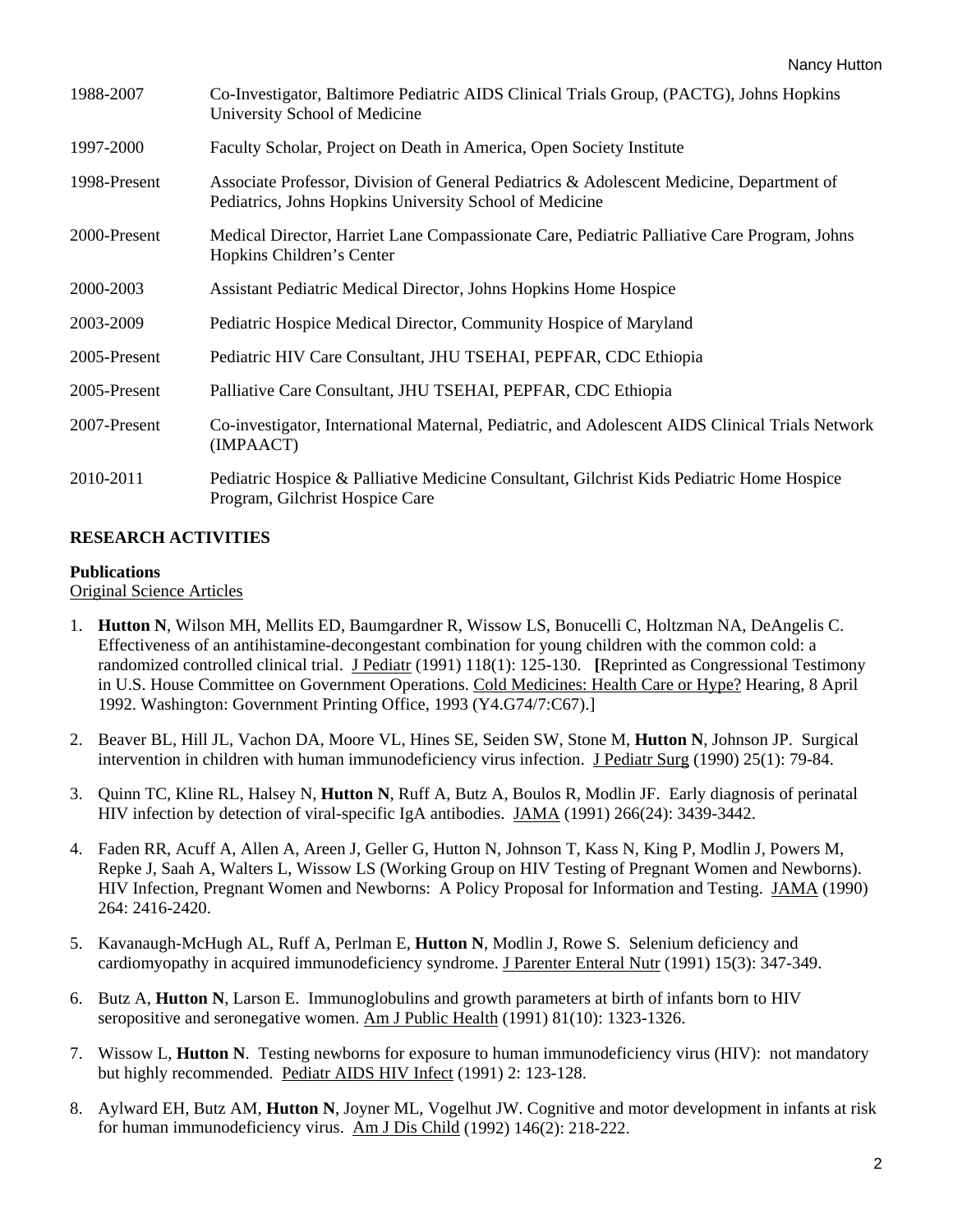- 9. Butz AM, Stephenson H, **Hutton N**, Joyner M, Vogelhut J. Care of HIV-risk infants: nursing outreach by PNPs. J Pediatr Health Care (1992) 6(3): 138-145.
- 10. Butz AM, **Hutton N**, Joyner M, Vogelhut J, Greenberg-Friedman D, Schreibeis D, Anderson JR. HIV-infected women and infants: social and health factors impeding utilization of health care. J Nurse Midwifery (1993) 38(2): 103-109.
- 11. Quinn TC, Kline R, Moss MW, Livingston RA, **Hutton N**. Acid dissociation of immune complexes improves diagnostic utility of p24 antigen detection in perinatally acquired human immunodeficiency virus infection. J Infect Dis (1993) 167(5): 1193-1196.
- 12. Henderson RA, Saavedra JM, Perman JA, **Hutton N**, Livingston RA, Yolken RH. Effect of enteral tube feeding on growth of children with symptomatic human immunodeficiency virus infection. J Pediatr Gastroenterol Nutr (1994) 18(4): 429-434.
- 13. Livingston RA, **Hutton N**, Halsey NA, Kline RL, Joyner M, Quinn TC. Human immunodeficiency virus-specific IgA in infants born to human immunodeficiency virus-seropositive women. Arch Pediatr Adolesc Med (1995) 149(5): 503-507.
- 14. Saavedra JM, Henderson RA, Perman JA, **Hutton N**, Livingston RA, Yolken RH. Longitudinal assessment of growth in children born to mothers with human immunodeficiency virus infection. Arch Pediatr Adolesc Med (1995) 149(5):497-502.
- 15. Brady M, McGrath N, Brouwors P, Gelber R, Fowler MG, Yogev R, **Hutton N**, Bryson YJ, Mitchell CD, Fikrig S, Borkowsky W, Jimenez E, McSherry G, Rubenstein A, Wilfert CM, McIntosh K, Elkins M, Weintrub PS. Randomized study of the tolerance and efficacy of high- versus low-dose zidovudine in human immunodeficiency virus-infected children with mild to moderate symptoms (AIDS Clinical Trials Group 128). Pediatric AIDS Clinical Trials Group. J Infect Dis (1996) 173(5):1097-1106.
- 16. Palenicek J, Hidalgo J, **Hutton N**, Weiss B, Vink P. Impact of on-site social work services on the documentation of client and family-centered information: the experience of Ryan White CARE Act (Title IV) pediatric program sites in Maryland. Pediatr AIDS HIV Infect (1996) 7(5):337-345.
- 17. Henderson RA, Talusan K, **Hutton N**, Yolken RH, Caballero B. Serum and plasma markers of nutritional status in children infected with the human immunodeficiency virus. J Am Diet Assoc (1997) 97(12):1377-1381.
- 18. Butz AM, Joyner M, Friedman DG, **Hutton N**. Primary care for children with human immunodeficiency virus infection. J Pediatr Health Care (1998) 12(1):10-19
- 19. Henderson RA, Talusan K, **Hutton N**, Yolken RH, Caballero B. Resting energy expenditure and body composition in children with HIV infection. J of Acquir Immune Defic Syndr Hum Retrovirol (1998) 19(2):150-157.
- 20. Henderson RA, Talusan K, **Hutton N**, Yolken RH, Caballero B. Whole body protein turnover in children with human immunodeficiency virus (HIV) infection. Nutrition (1999) 15(3):189-194.
- 21. Persaud D, Pierson T, Ruff C, Finzi D, Chadwick KR, Margolick JB, Ruff A, **Hutton N**, Ray S, Siliciano RF. A stable latent reservoir for HIV-1 in resting CD4(+) T lymphocytes in infected children. J Clin Invest (2000) 105(7):995-1003.
- 22. Gerson AC, Joyner M, Fosarelli P, Butz A, Wissow L, Lee S, Marks P, **Hutton N**. Disclosure of HIV diagnosis to children: when, where, why and how. J Pediatr Health Care (2001) 15(4):161-167.
- 23. Wissow L, **Hutton N**, Kass N. Preliminary study of a "values history" advance directive interview in a pediatric HIV clinic. J Clin Ethics (2001) 12(2):161-172.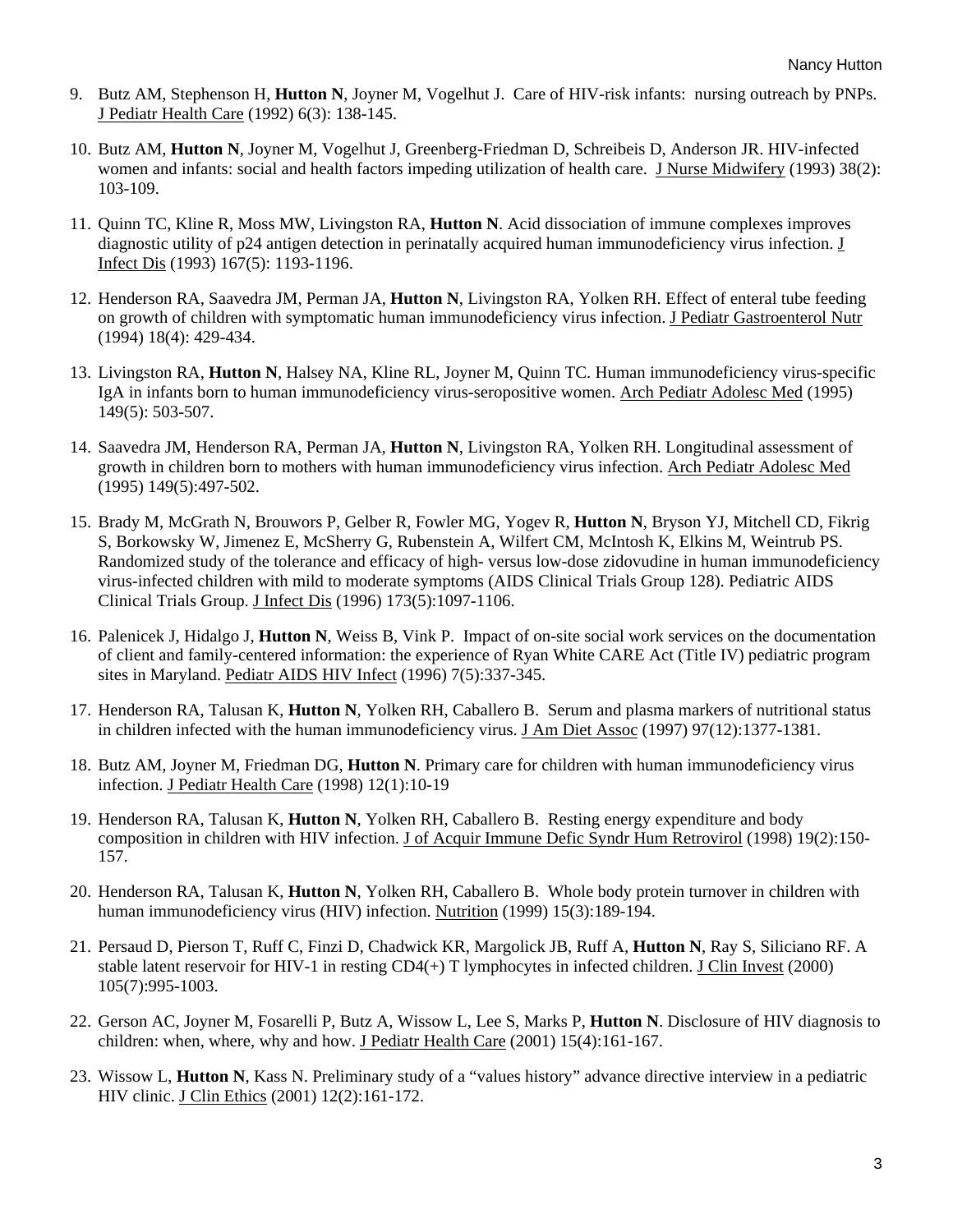- 24. Wissow L, **Hutton N**, Kass N. Preliminary study of a "values history" advance directive interview in a pediatric HIV clinic. AIDS & Public Policy Journal (2002) 17:17-30
- 25. Serwint JR, Rutherford LE, **Hutton N**, Rowe PC, Barker S, Adamo G. "I learned that no death is routine": description of a death and bereavement seminar for pediatric residents. Acad Med (2002) 77(4):278-84.
- 26. Ruff CT, Ray SC, Kwon P, Zinn R, Pendleton A, **Hutton N**, Ashworth R, Gange S, Quinn TC, Siliciano RF, Persaud D. Persistence of wild-type virus and lack of temporal structure in the latent reservoir for human immunodeficiency virus type 1 in pediatric patients with extensive antiretroviral exposure. J Virol (2002) 76(18):9481-92.
- 27. Persaud D, Siberry GK, Ahonkhai A, Kajdas J, Monie D, **Hutton N**, Watson DC, Quinn TC, Ray SC, Siliciano RF. Continued production of drug-sensitive human immunodeficiency virus type 1 in children on combination antiretroviral therapy who have undetectable viral loads. J Virol (2004) 78(2):968-79.
- 28. Parsons GN, Siberry GK, Parsons JK, Christenson JR, Joyner ML, Lee SL, Kiefner CM, **Hutton N**. Multidisciplinary, inpatient directly observed therapy for HIV-1-infected children and adolescents failing HAART: a retrospective study. AIDS Patient Care STDs, (2006) 20(4):275-284.
- 29. Serwint JR, Rutherford LE, **Hutton N**. Personal and professional experiences of pediatric residents concerning death. J Palliat Med (2006) 9(1):70-81.
- 30. Rushton C, Reder E, Hall B, Comello K, Sellers D, **Hutton N**. Interdisciplinary interventions to improve pediatric palliative care and reduce health care professional suffering. J Palliat Med (2006) 9(4):922-933.
- 31. Arrington-Sanders R, **Hutton N**, Siberry GK. Ritonavir-fluticasone interaction causing Cushing Syndrome in HIV-infected children and adolescents. Pediatr Infect Dis J. (2006) 25(11):1044-1048.
- 32. Ferrell B, Connor SR, Cordes A, Dahlin CM, Fine PG, **Hutton N**, Leenay M, Lentz J, Person JL, Meier DE, Zuroski K: National Consensus Project for Quality Palliative Care Task Force Members. The national agenda for quality palliative care: the National Consensus Project and the National Quality Forum. J Pain Symptom Manage (2007) 33(6):737-744.
- 33. Lyon ME, Williams P, Woods ER, **Hutton N**, Butler AM, Sibinga E, Brady MT, Oleske JM for the PACTG 219C Team. Do-not-resuscitate orders and/or hospice care, psychological health and quality of life among children/adolescents with AIDS. J Palliat Med (2008) 11(3):459-469.
- 34. Sibinga EM, Stewart M, Magyari T, Welsh CK, **Hutton N**, Ellen JM. Mindfulness-based stress reduction for HIV-infected youth: a pilot study. Explore (2008) 4(1):36-37.
- 35. Siberry GK, Coller RJ, Henkle E, Kiefner C, Joyner M, Rogers J, Chang J, **Hutton N**. Antibody response to hepatitis A immunization among human immunodeficiency virus-infected children and adolescents. Pediatr Infect Dis J (2008) 27(5):465-468.
- 36. Boss R, **Hutton N**, Sulpar L, West A, Donohue P. The values parents apply to decision-making about delivery room resuscitation for high risk newborns. Pediatrics (2008) 122:583-589.
- 37. Butler AM, Williams PL, Howland LC, Storm D, **Hutton N**, Seage GR, Pediatric AIDS Clinical Trials Groups 219C Study Team. Impact of disclosure of HIV infection on health-related quality of life among children and adolescents with HIV infection. Pediatrics (2009) 123:935-943.
- 38. Boss R, **Hutton N**, Donohue P, Arnold R. Neonatologist training to guide family decision-making for critically ill infants. Arch Pediatr Adolesc Med (2009) 163:783-788.
- 39. Keene E, **Hutton N**, Hall B, Rushton C. Bereavement debriefing sessions: an intervention to support health care professionals in managing their grief after the death of a patient. Pediatric Nursing (2010) 36:185-189.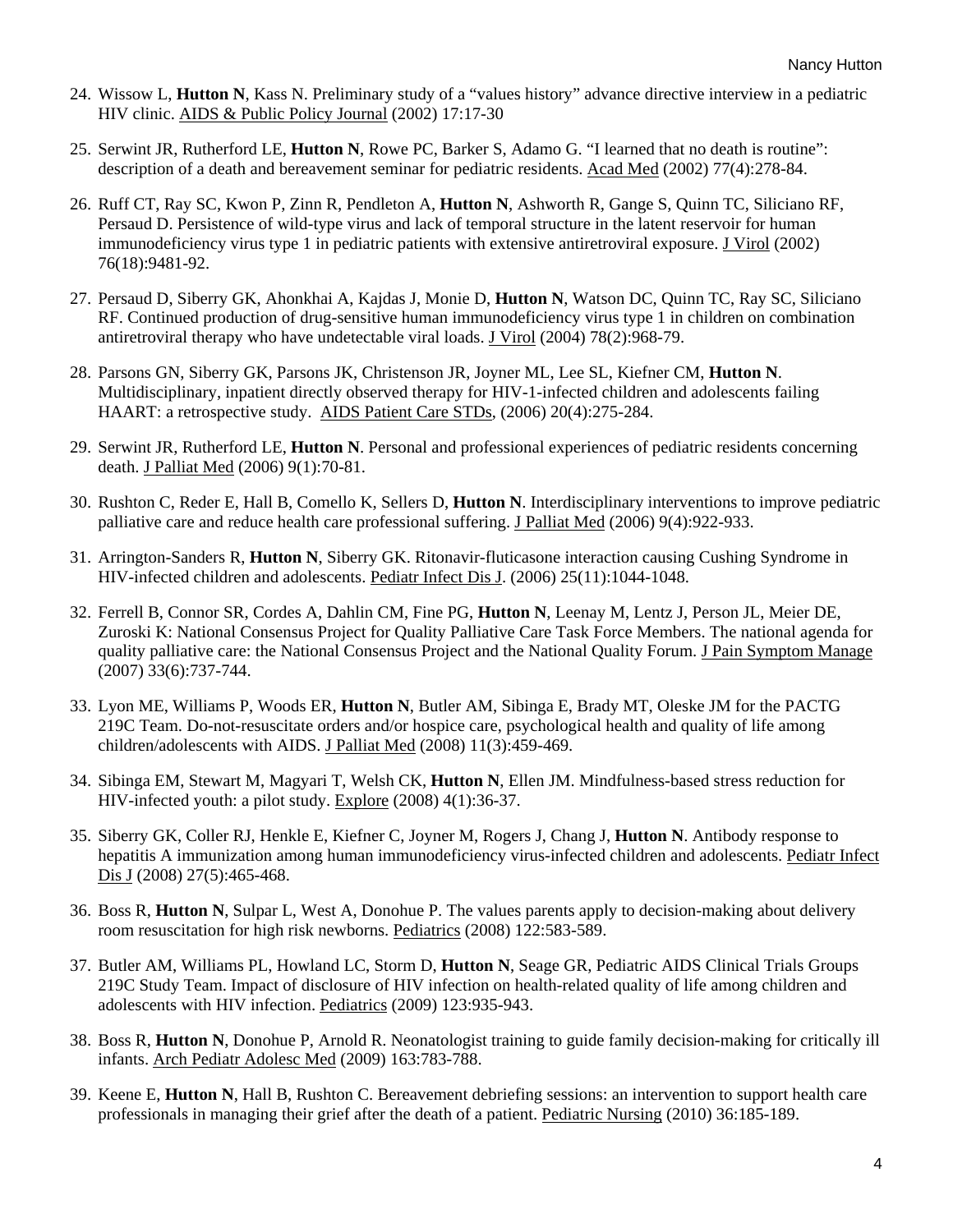40. Kerrigan D, Johnson K, Stewart M, Magyari T, **Hutton N**, Ellen JM, Sibinga EM. Perceptions, experiences, and shifts in perspective occurring among urban youth participating in a mindfulness-based stress reduction program. Complementary Therapies in Clinical Practice, in press.

### **PACTG/IMPAACT multi-center clinical trials PACTG 219C publications (2002-2010) – Protocol Team Member**

- 1. Gaughan DM, Hughes MD, Seage GR 3rd, Selwyn PA, Carey VJ, Gortmaker SL, Oleske JM. The prevalence of pain in pediatric human immunodeficiency virus/acquired immunodeficiency syndrome as reported by participants in the **Pediatric Late Outcomes Study (PACTG 219)**. Pediatrics (2002) 109(6):1144-52.
- 2. Gaughan DM, Mofenson LM, Hughes MD, Seage GR 3rd, Ciupak GL, Oleske JM; **Pediatric AIDS Clinical Trials Group Protocol 219 Team**. Osteonecrosis of the hip (Legg-Calve-Perthes disease) in human immunodeficiency virus-infected children. Pediatrics (2002) 109(5):E74-4.
- 3. Gaughan DM, Hughes MD, Oleske JM, Malee K, Gore CA, Nachman S; **Pediatric AIDS Clinical Trials Group 219C Team**. Psychiatric hospitalizations among children and youths with human immunodeficiency virus infection. Pediatrics (2004) 113(6):e544-51.
- 4. Brogly S, Williams P, Seage GR 3rd, Oleske JM, Van Dyke R, McIntosh K; **PACTG 219C Team**. Antiretroviral treatment in pediatric HIV infection in the United States: from clinical trials to clinical practice. JAMA (2005) 293(18):2213-20.
- 5. Farley J, Gona P, Crain M, Cervia J, Oleske J, Seage G, Lindsey J; **Pediatric AIDS Clinical Trials Group Study 219C Team**. Prevalence of elevated cholesterol and associated risk factors among perinatally HIV-infected children (4-19 years old) in Pediatric AIDS Clinical trials Group 219C. J Acquir Immune Defic Syndr (2005) 38(4):480-7.
- 6. Kest H, Brogly S, McSherry G, Dashefsky B, Oleske J, Seage GR 3rd. Malignancy in perinatally human immunodeficiency virus-infected children in the United States. Pediatr Infect Dis J (2005) 24(3):237-42. (PACTG 219/219C Team)
- 7. Williams PL, Storm D, Montepiedra G, Nichols S, Kammerer B, Sirois PA, Farley J, Malee K; **PACTG 219C Team**. Predictors of adherence to antiretroviral medications in children and adolescents with HIV infection. Pediatrics (2006) 118(6):e1745-57. Epub 2006 Nov 13
- 8. Seage GR 3rd, Buchacz K, Weinberg GA, Patel K, McIntosh K, Dankner WM, for the **Pediatric AIDS Clinical Trials Group 219 Study Team**. The Pediatric AIDS Severity Score (PASS): a multidimensional AIDS-severity adjustment for pediatric HIV infection. J Acquir Immune Defic Syndr (2006) 43(5):603-10.
- 9. Patel K, Weinberg GA, Buchacz K, McIntosh K, Dankner WM, Seage GR 3rd, for the **Pediatric AIDS Clinical Trials Group 219 Study Team**. Simple Pediatric AIDS Severity Score (PASS): a pediatric severity score for resource-limited settings. J Acquir Immune Defic Syndr (2006) 43(5):611-7.
- 10. Gona P, Van Dyke RB, Williams PL, Dankner WM, Chernoff MC, Nachman SA, Seage GR 3rd. Incidence of opportunistic and other infections in HIV-infected children in the HAART era. JAMA (2006) 296(3):292-300. (PACTG 219/219C Team)
- 11. Lindsey JC, Malee KM, Brouwers P, Hughes MD; **PACTG 219C Study Team**. Neurodevelopmental functioning in HIV-infected infants and young children before and after the introduction of protease inhibitor-based highly active antiretroviral therapy. Pediatrics (2007) 119(3):e681-93. Epub 2007 Feb 12.
- 12. Van Dyke RB, Wang L, Williams PL; **Pediatric AIDS Clinical Trials Group 219C** Team. Toxicities associated with dual nucleoside reverse-transcriptase inhibitor regimens in HIV-infected children. J Infect Dis (2008) 198(11):1599-1608.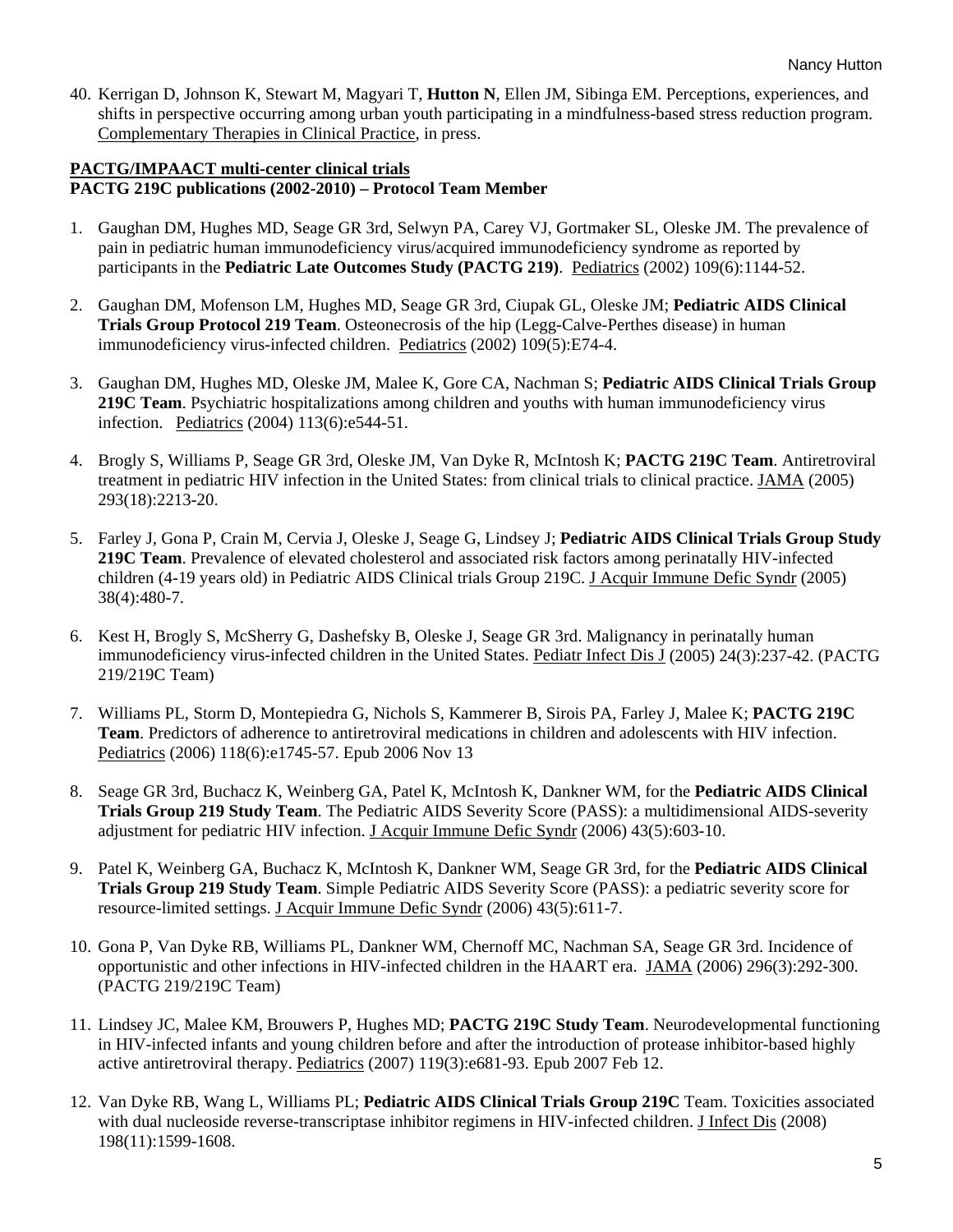- 13. Patel K, Hernán MA, Williams PL, Seeger JD, McIntosh K, Dyke RB, Seage GR 3rd; **Pediatric AIDS Clinical Trials Group 219/219C** Study Team. Long-term effects of highly active antiretroviral therapy on CD4+ cell evolution among children and adolescents infected with HIV: 5 years and counting. Clin Infect Dis (2008) 46(11):1751-1760.
- 14. Williams PL, Van Dyke R, Eagle M, Smith D, Vincent C, Ciupak G, Oleske J, Seage GR 3rd; **PACTG 219C** Team. Association of site-specific and participant-specific factors with retention of children in a long-term pediatric HIV cohort study. Am J Epidemiol (2008) 167(11):1375-1386. Epub 2008 Apr 15.
- 15. Tassiopoulos K, Williams PL, Seage GR 3rd, Crain M, Oleske J, Farley J; **International Maternal Pediatric Adolescent AIDS Clinical Trials 219C** Team. Association of hypercholesterolemia incidence with antiretroviral treatment, including protease inhibitors, among perinatally HIV-infected children. J Acquir Immune Defic Syndr (2008) 47(5):607-614.
- 16. Malee K, Williams PL, Montepiedra G, Nichols S, Sirois PA, Storm D, Farley J, Kammerer B; **PACTG 219C** Team. The role of cognitive functioning in medication adherence of children and adolescents with HIV infection. J Pediatr Psychol (2009) 34(2):164-175. Epub 2008 Jul 22.
- 17. Nachman SA, Chernoff M, Gona P, Van Dyke RB, Dankner WM, Seage GR 3rd, Oleske J, Williams PL; **PACTG 219C** Team. Incidence of noninfectious conditions in perinatally HIV-infected children and adolescents in the HAART era. Arch Pediatr Adolesc Med (2009) 163(2):164-171.
- 18. Levin MJ, Anderson JP, Seage GR 3rd, Williams PL; **PACTG/IMPAACT 219C Team**. Short-term and longterm effects of highly active antiretroviral therapy on the incidence of herpes zoster in HIV-infected children. J Acquir Immune Defic Syndr (2009) 50(2):182-91.
- 19. Kapetanovic S, Aaron L, Montepiedra G, Sirois PA, Oleske JM, Malee K, Pearson DA, Nichols SL, Garvie PA, Farley J, Nozyce ML, Mintz M, Williams PL; **Pediatric AIDS Clinical Trials**. The use of second-generation antipsychotics and the changes in physical growth in children and adolescents with perinatally acquired HIV. AIDS Patient Care STDS (2009) 23(11):939-947.
- 20. Sirois PA, Montepiedra G, Kapetanovic S, Williams PL, Pearson DA, Malee K, Garvie PA, Kammerer BL, Nichols SL, Nozyce ML, Mintz M, Mitchell WG, Oleske JM; **IMPAACT/PACTG 219C Team**. Impact of medications prescribed for treatment of attention-deficit hyperactivity disorder on physical growth in children and adolescents with HIV. J Dev Behav Pediatr (2009) 30(5):403-412.
- 21. Patel K, Ming X, Williams PL, Robertson KR, Oleske JM, Seage GR 3rd; **International Maternal Pediatric Adolescent AIDS Clinical Trials 219/219C Study Team**. Impact of HAART and CNS-penetrating antiretroviral regimens on HIV encephalopathy among perinatally infected children and adolescents. AIDS (2009) 23(14):1893- 1901.
- 22. Williams PL, Marino M, Malee K, Brogly S, Hughes MD, Mofenson LM; **PACTG 219C Team**. Neurodevelopment and in utero antiretroviral exposure of HIV-exposed uninfected infants. Pediatrics. 2010 Feb;125(2):e250-60. Epub 2010 Jan 18.

#### **ACTG 128 – Author & JHU site lead investigator**

1. Brady M, McGrath N, Brouwors P, Gelber R, Fowler MG, Yogev R, **Hutton N**, Bryson YJ, Mitchell CD, Fikrig S, Borkowsky W, Jimenez E, McSherry G, Rubenstein A, Wilfert CM, McIntosh K, Elkins M, Weintrub PS. Randomized study of the tolerance and efficacy of high- versus low-dose zidovudine in human immunodeficiency virus-infected children with mild to moderate symptoms (AIDS Clinical Trials Group 128). Pediatric AIDS Clinical Trials Group. J Infect Dis (1996) 173(5):1097-1106.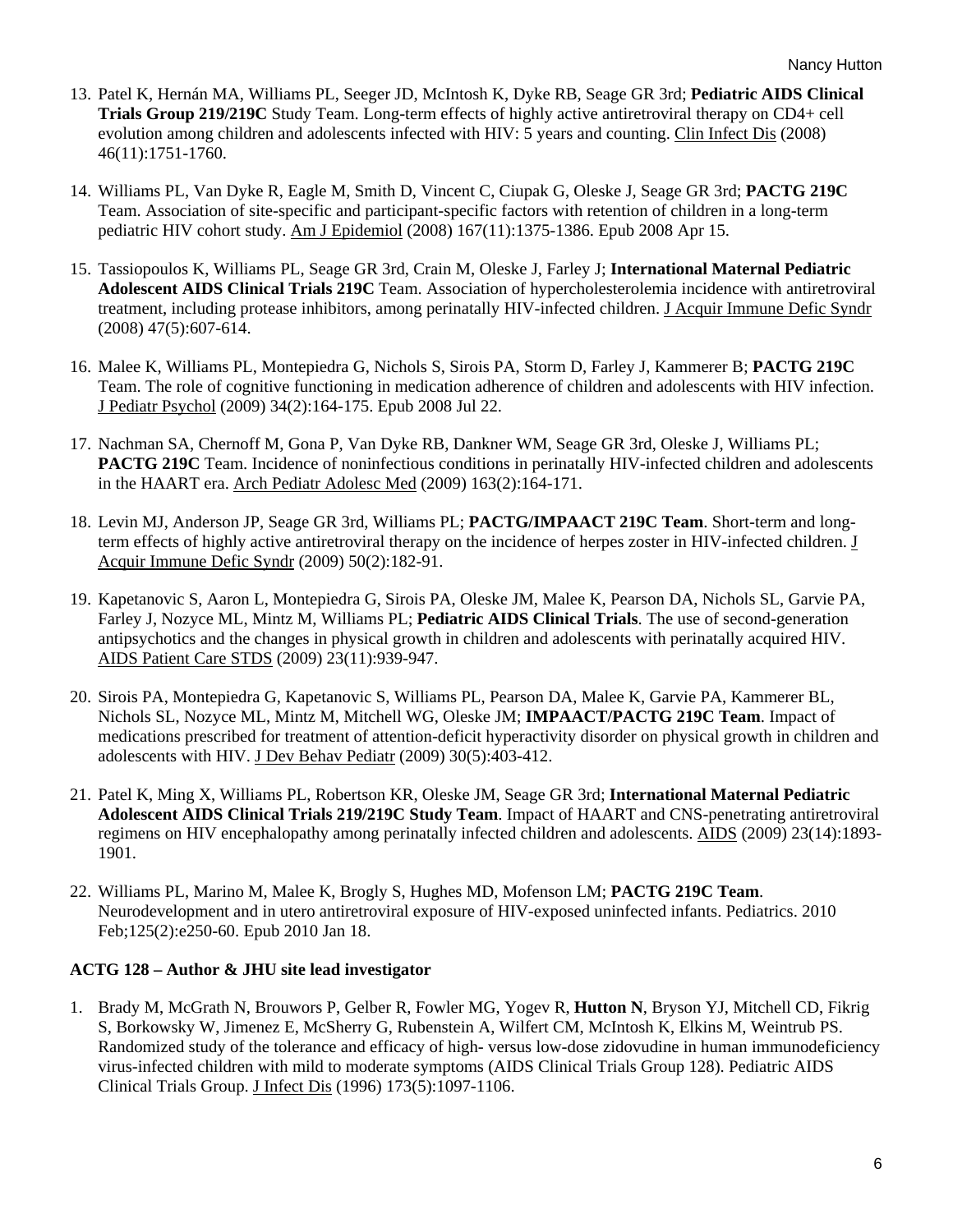### **PACTG 076 – JHU site investigator**

1. Connor E, Sperling R, Gelber R, Kiselev P, Scott G, O'Sullivan M, VanDyke R, Bey M, Shearer W, Jacobson R, Jimenez E, O'Neill E, Bazin B, Delfraissy J-F, Culnane M, Coombs R, Elkins M, Moye J, Stratton P, and Balsley J, for the **Pediatric AIDS Clinical Trials Group Protocol 076** Study Group. Reduction of maternal-infant transmission of human immunodeficiency virus type 1 with zidovudine treatment. N Engl J Med (1994) 331: 1173-1180.

### **ACTG 152 – JHU site investigator**

- 1. Englund J, Baker C, Raskino C, McKinney R, Petrie B, Fowler M, Pearson D, Gershon A, McSherry G, Abrams E, Schliozberg J, Sullivan J, for the **AIDS Clinical Trials Group (ACTG) Study 152** Team. Zidovudine, didanosine, or both as the initial treatment for symptomatic HIV-infected children. N Engl J Med (1997) 336:1704-1712.
- 2. Pearson DA, McGrath NM, Nozyce M, Nichols SL, Raskino C, Brouwers P, Lifschitz MC, Baker CJ, Englund JA, **Pediatric AIDS Clinical Trials 152 Study** Team. Predicting HIV disease progression in children using measures of neuropsychological and neurological functioning. Pediatrics (2000) 106(6):E76.
- 3. Chantry CJ, Byrd RS, Englund JA, Baker CJ, McKinney RE Jr; **Pediatric AIDS Clinical Trials Group Protocol 152** Study Team. Growth, survival and viral load in symptomatic childhood human immunodeficiency virus infection. Pediatr Infect Dis J (2003) 22(12):1033-9.

# **Multiple protocols - JHU site investigator**

1. Dankner WM, Lindsey JC, Levin MJ; **Pediatric AIDS Clinical Trials Group** Protocol Teams **051, 128, 138, 144, 152, 179, 190, 220, 240, 245, 254, 300 and 327**. Correlates of opportunistic infections in children infected with the human immunodeficiency virus managed before highly active antiretroviral therapy. Pediatr Infect Dis J (2001) 20(1):40-8.

# **PACTG 1038 - JHU site investigator**

1. Robbins BL, Capparelli EV, Chadwick EG, Yogev R, Serchuck L, Worrell C, Smith ME, Alvero C, Fenton T, Heckman B, Pelton SI, Aldrovandi G, Borkowsky W, Rodman J, Havens PL; **PACTG 1038 Team**. Pharmacokinetics of high-dose lopinavir-ritonavir with and without saquinavir or nonnucleoside reverse transcriptase inhibitors in human immunodeficiency virus-infected pediatric and adolescent patients previously treated with protease inhibitors. Antimicrob Agents Chemother (2008) 52(9):3276-3283. Epub 2008 Jul 14.

# **PACTG 1042S - JHU site lead investigator**

- 1. Farley JJ, Montepiedra G, Storm D, Sirois PA, Malee K, Garvie P, Kammerer B, Naar-King S, Nichols S; **PACTG P1042S** Team. Assessment of adherence to antiretroviral therapy in perinatally HIV-infected children and youth using self-report measures and pill count. J Dev Behav Pediatr (2008) 29(5):377-384
- 2. Naar-King S, Montepiedra G, Nichols S, Farley J, Garvie PA, Kammerer B, Malee K, Sirois PA, Storm D; **PACTG P1042S** Team. Allocation of family responsibility for illness management in pediatric HIV. J Pediatr Psychol (2009) 34(2):187-194. Epub 2008 Jun 27.

# **PACTG 1057 – JHU site investigator**

1. Weinberg A, Song LY, Walker R, Allende M, Fenton T, Patterson-Bartlett J, Nachman S, Kemble G, Yi TT, Defechereux P, Wara D, Read JS, Levin M; **IMPAACT P1057** Team. Anti-influenza serum and mucosal antibody responses after administration of live attenuated or inactivated influenza vaccines to HIV-infected children. J Acquir Immune Defic Syndr (2010) 55(2):189-196.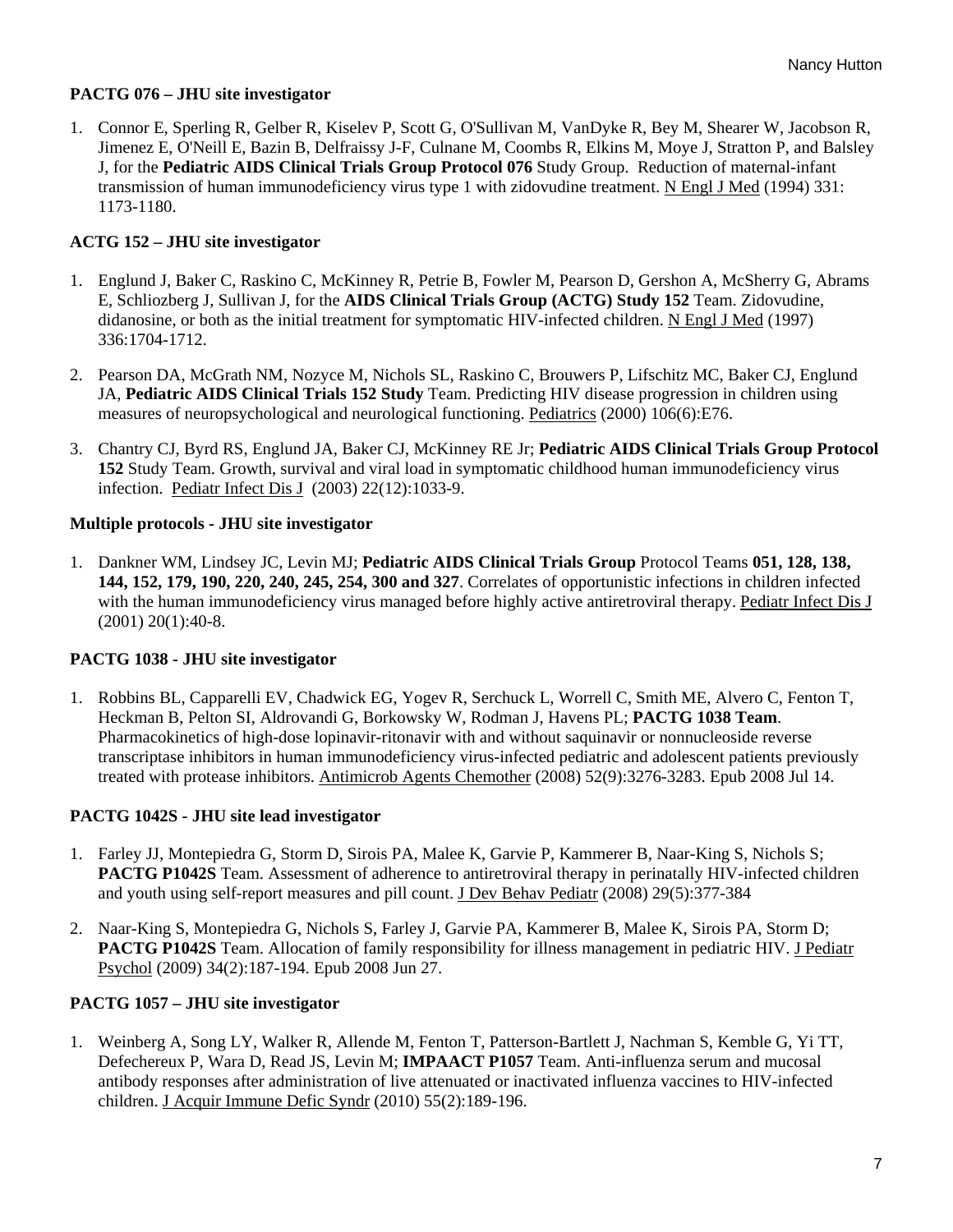### **Review Articles**

- 1. Pilowski DJ, Wissow L, **Hutton N**. Children affected by HIV: clinical experience and research findings. Child Adolesc Psychiatr Clin N Am (2000) 9(2):451-464.
- 2. **Hutton N**, Jones B, Hilden JM. From cure to palliation: managing the transition. Child Adolesc Psychiatr Clin N Am (2006) 15(3):575-584.

### **Research Extramural Funding**

#### **Current**

| 2007-2012       | Technical Support in HIV Treatment, Care, and Prevention in Ethiopia<br>U2 GPS 000858<br><b>CDC</b><br>\$7,000,000 (current year)<br>PI: Andrea Ruff<br>Co-Investigator, 20% effort                                       |
|-----------------|---------------------------------------------------------------------------------------------------------------------------------------------------------------------------------------------------------------------------|
| 2007-2012       | International Maternal, Pediatric, and Adolescent AIDS Clinical Trials Network (IMPAACT)<br>8350-S007<br>NICHD/Westat/Children's National Medical Center<br>$\sin/a$<br>PI: Jonathan Ellen<br>Co-Investigator, 5% effort. |
| 2010-2011       | Closing the Quality Gap Series: End of Life and Hospice Care<br>ID#<br><b>AHRQ</b><br>\$208,376<br>PI: Sydney Dy<br>Co-investigator, 15% effort                                                                           |
| 2010-2015       | Longitudinal Pediatric Palliative Care: Quality of Life & Spiritual Struggle<br>R01 NR012711-01<br>NINR/Children's National Medical Center<br>\$296,443<br>PI, 10%                                                        |
| <b>Pending</b>  | none                                                                                                                                                                                                                      |
| <b>Previous</b> |                                                                                                                                                                                                                           |
| 1987-1988       | Natural History of Perinatally Acquired HTLV-III/LAV Infection<br>ID $n/a$<br>The Thomas Wilson Sanitorium for the Children of Baltimore City<br>\$15,000<br>PI, 20% effort                                               |
| 1988-1991       | Tracking Pediatric AIDS by Nurses: High Risk Infants;;<br>5 R01 NR02069<br>National Center for Nursing Research;<br>\$809,421<br>PI: Arlene Butz<br>Co-PI, 20-35% effort                                                  |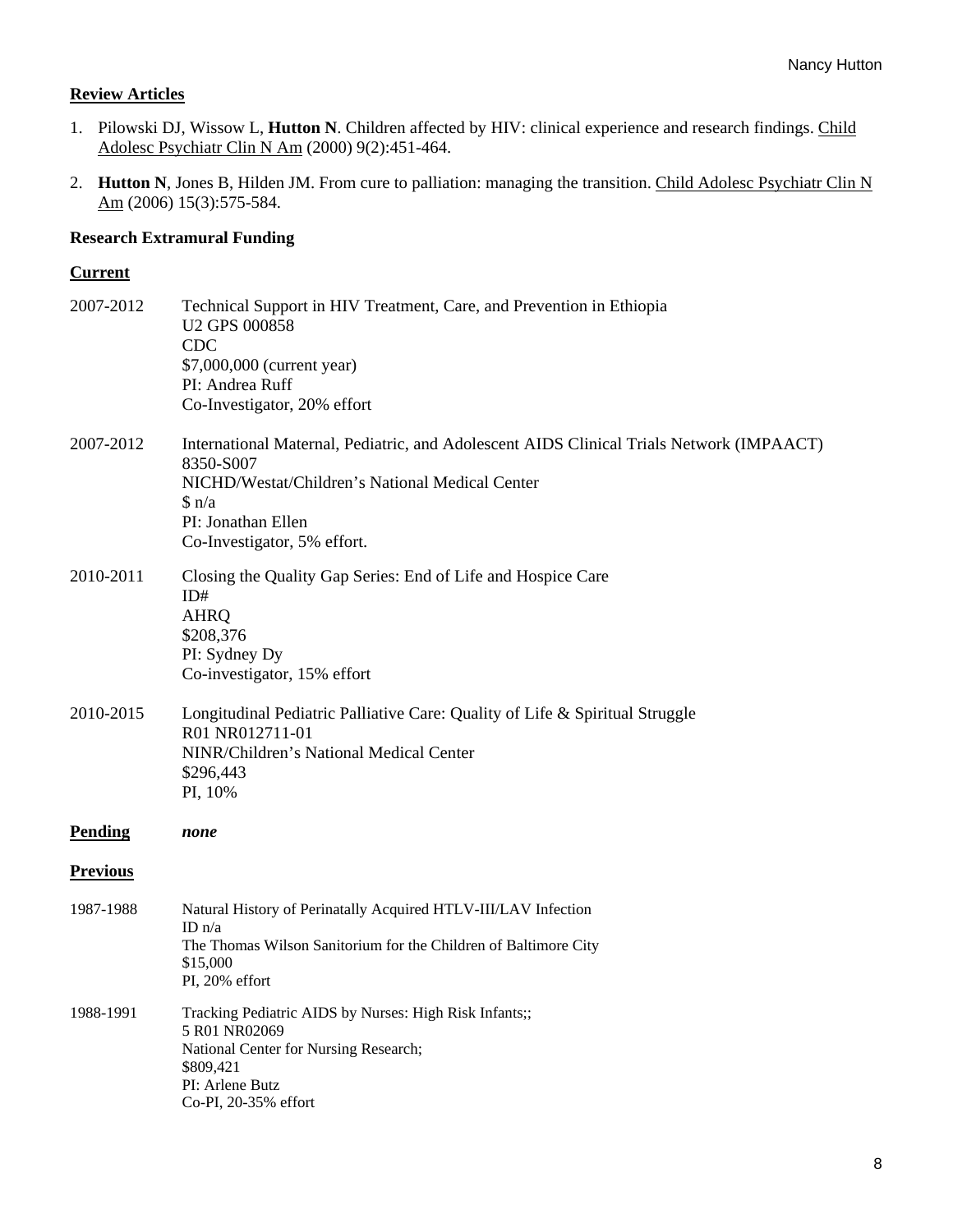| 1988-1990 | Working Group on HIV Antibody Testing of Pregnant Women: Towards a Morally Acceptable Public Policy<br><b>AMFAR 000460D</b> |
|-----------|-----------------------------------------------------------------------------------------------------------------------------|
|           | American Foundation for AIDS Research<br>\$59,929                                                                           |
|           | PI: Ruth Faden                                                                                                              |
|           | Co-Investigator, 5% effort                                                                                                  |
| 1988-2007 | Baltimore Pediatric AIDS Clinical Trials Group (PACTG)<br>5 U01 AI27565                                                     |
|           | <b>NIH/NIAID</b>                                                                                                            |
|           | \$11,658,666 (1993-2007)<br>PI: Andrea Ruff; John Lambert; Robert Yolken; John Modlin                                       |
|           | Co-Investigator, 8% effort                                                                                                  |
| 1990-1993 | Female IV Drug Abusers: Impact of Specialized Care<br>5 R18 DA06897                                                         |
|           | National Institute on Drug Abuse                                                                                            |
|           | \$1,106,634                                                                                                                 |
|           | PI: Mary McCaul<br>Co-Investigator, 10% effort                                                                              |
| 1991-1994 | Societal Responses to the Reproductive Choices of HIV Positive Women;;                                                      |
|           | ID $n/a$<br><b>HRSA</b>                                                                                                     |
|           | $\sin/a$                                                                                                                    |
|           | PI: Nancy Kass                                                                                                              |
|           | Co-Investigator, 5% effort                                                                                                  |
| 1991-1996 | HIV in Mothers and Infants: Immunity and Early Diagnosis<br>5 R01 AI32468                                                   |
|           | <b>NIH/NIAID</b>                                                                                                            |
|           | \$2,126,283<br>PI: Neal Halsey                                                                                              |
|           | Co-Investigator, in kind effort                                                                                             |
| 1991-1996 | Project CARES: Peer Advocacy to Reduce the Transmission of HIV from HIV Infected Women to their                             |
|           | Children and Sexual Partners                                                                                                |
|           | CDC<br>$\sin/a$                                                                                                             |
|           | PI: Andrea Gielen                                                                                                           |
|           | Co-Investigator, 8% effort                                                                                                  |
| 1997-2000 | Completing the Circle: End of Life Care for Children with AIDS                                                              |
|           | Open Society Institute, Project on Death in America, Faculty Scholars Program \$227,494<br>Faculty Scholar, 60% effort      |
| 2004-2007 | PEPFAR Supplement, ZDV Use to Prevent Maternal Infant Transmission                                                          |
|           | R01 AI 38576-05S2                                                                                                           |
|           | <b>NIH/NIAID</b><br>$\sin/a$                                                                                                |
|           | PI: Andrea Ruff                                                                                                             |
|           | Co-Investigator, 10% effort                                                                                                 |
|           | <b>Research Program Building/Leadership</b>                                                                                 |

1985- Director, Johns Hopkins Pediatric & Adolescent HIV/AIDS Program In this role, I provide oversight &direction for the comprehensive HIV clinical program (Intensive Primary Care Clinic) that serves as the "clinical core" for successful enrollment and conduct of HIV clinical trials (PACTG and IMPAACT) and other clinical research. I have been a co-investigator in the PACTG and IMPAACT networks since their inception.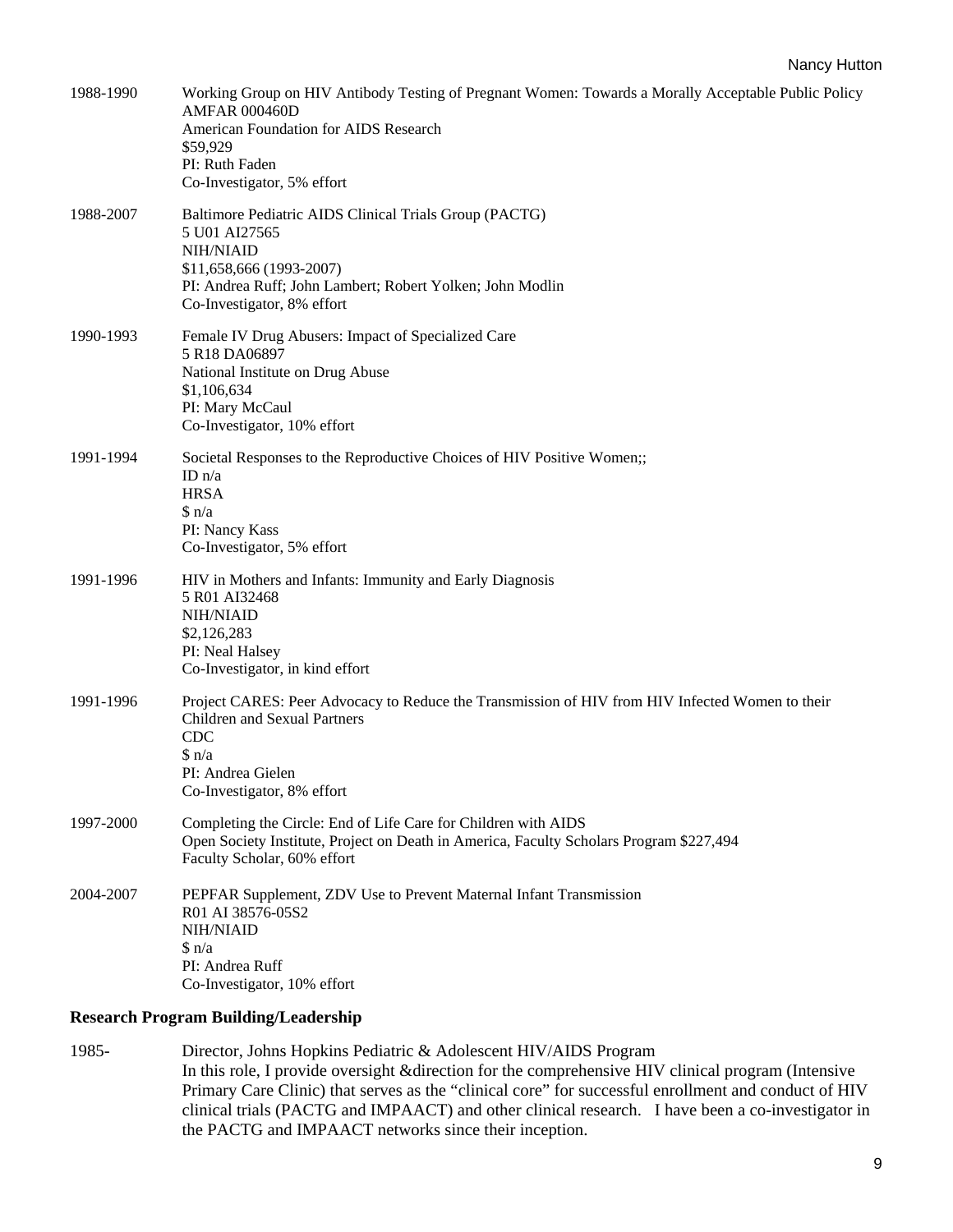### **EDUCATIONAL ACTIVITIES**

### **Educational Publications**

#### Treatment Guidelines

- 1. Working Group on Antiretroviral Therapy and Medical Management of HIV-Infected Children. Guidelines for the Use of Antiretroviral Agents in Pediatric HIV Infection-**August 8, 2001**. (2001) [URL:http://aidsinfo.nih.gov/ContentFiles/PediatricGuidelines08082001022.pdf](http://aidsinfo.nih.gov/ContentFiles/PediatricGuidelines08082001022.pdf)
- 2. Working Group on Antiretroviral Therapy and Medical Management of HIV-Infected Children. Guidelines for the Use of Antiretroviral Agents in Pediatric HIV Infection-**December 14, 2001**. (2001) [URL:http://aidsinfo.nih.gov/ContentFiles/PediatricGuidelines12142001021.pdf](http://aidsinfo.nih.gov/ContentFiles/PediatricGuidelines12142001021.pdf)
- 3. Working Group on Antiretroviral Therapy and Medical Management of HIV-Infected Children. Guidelines for the Use of Antiretroviral Agents in Pediatric HIV Infection-**June 25, 2003**. (2003) [URL:http://aidsinfo.nih.gov/ContentFiles/PediatricGuidelines05252003020.pdf](http://aidsinfo.nih.gov/ContentFiles/PediatricGuidelines05252003020.pdf)
- 4. Working Group on Antiretroviral Therapy and Medical Management of HIV-Infected Children. Guidelines for the Use of Antiretroviral Agents in Pediatric HIV Infection-**September 22, 2003**. (2003) [URL:http://aidsinfo.nih.gov/ContentFiles/PediatricGuidelines09222003019.pdf](http://aidsinfo.nih.gov/ContentFiles/PediatricGuidelines09222003019.pdf)
- 5. Working Group on Antiretroviral Therapy and Medical Management of HIV-Infected Children. Guidelines for the Use of Antiretroviral Agents in Pediatric HIV Infection-**November 26, 2003**. (2003) [URL:http://aidsinfo.nih.gov/ContentFiles/PediatricGuidelines112620030018.pdf](http://aidsinfo.nih.gov/ContentFiles/PediatricGuidelines112620030018.pdf)
- 6. Working Group on Antiretroviral Therapy and Medical Management of HIV-Infected Children. Guidelines for the Use of Antiretroviral Agents in Pediatric HIV Infection-**November 30, 2004**. (2004) [URL:http://aidsinfo.nih.gov/ContentFiles/PediatricGuidelines11302004017.pdf](http://aidsinfo.nih.gov/ContentFiles/PediatricGuidelines11302004017.pdf)
- 7. Working Group on Antiretroviral Therapy and Medical Management of HIV-Infected Children. Guidelines for the Use of Antiretroviral Agents in Pediatric HIV Infection-**March 24, 2005** (2005) [URL:http://aidsinfo.nih.gov/ContentFiles/PediatricGuidelines03242005016.pdf](http://aidsinfo.nih.gov/ContentFiles/PediatricGuidelines03242005016.pdf)
- 8. Working Group on Antiretroviral Therapy and Medical Management of HIV-Infected Children. Guidelines for the Use of Antiretroviral Agents in Pediatric HIV Infection-**November 3, 2005**. (2005) [URL:http://aidsinfo.nih.gov/ContentFiles/PediatricGuidelines11032005052.pdf](http://aidsinfo.nih.gov/ContentFiles/PediatricGuidelines11032005052.pdf)
- 9. Working Group on Antiretroviral Therapy and Medical Management of HIV-Infected Children. Guidelines for the Use of Antiretroviral Agents in Pediatric HIV Infection-**October 26, 2006**. (2006) [URL:http://aidsinfo.nih.gov/ContentFiles/PediatricGuidelines000746.pdf](http://aidsinfo.nih.gov/ContentFiles/PediatricGuidelines000746.pdf)
- 10. Working Group on Antiretroviral Therapy and Medical Management of HIV-Infected Children. Guidelines for the Use of Antiretroviral Agents in Pediatric HIV Infection-**February 28, 2008**. (2008) [URL:http://aidsinfo.nih.gov/contentfiles/PediatricGuidelines000947.pdf](http://aidsinfo.nih.gov/contentfiles/PediatricGuidelines000947.pdf)
- 11. Working Group on Antiretroviral Therapy and Medical Management of HIV-Infected Children. Guidelines for the Use of Antiretroviral Agents in Pediatric HIV Infection-**July 29, 2008**. (2008) [URL:http://aidsinfo.nih.gov/contentfiles/PediatricGuidelines001034.pdf](http://aidsinfo.nih.gov/contentfiles/PediatricGuidelines001034.pdf)
- 12. Working Group on Antiretroviral Therapy and Medical Management of HIV-Infected Children. Guidelines for the Use of Antiretroviral Agents in Pediatric HIV Infection-**February 23, 2009**. (2009) [URL:http://aidsinfo.nih.gov/contentfiles/PediatricGuidelines001391.pdf](http://aidsinfo.nih.gov/contentfiles/PediatricGuidelines001391.pdf)
- 13. National Consensus Project for Quality Palliative Care. *Clinical Practice Guidelines for Quality Palliative Care, Second Edition* (2009) [URL:http://www.nationalconsensusproject.org](http://www.nationalconsensusproject.org/)
- 14. Working Group on Antiretroviral Therapy and Medical Management of HIV-Infected Children. Guidelines for the Use of Antiretroviral Agents in Pediatric HIV Infection-**August 16, 2010**. (2010) [URL:http://aidsinfo.nih.gov/ContentFiles/PediatricGuidelines.pdf](http://aidsinfo.nih.gov/ContentFiles/PediatricGuidelines.pdf)

### Invited Review Articles

- 1. Siberry GK, Parsons G, **Hutton N**. Management of infants born to HIV infected mothers. Hopkins HIV Rep (2003) 15(6):7-9, 12.
- 2. Simpkins E, Siberry G, **Hutton N**. Thinking About HIV Infection. Pediatrics in Review (2009) 30:337-348.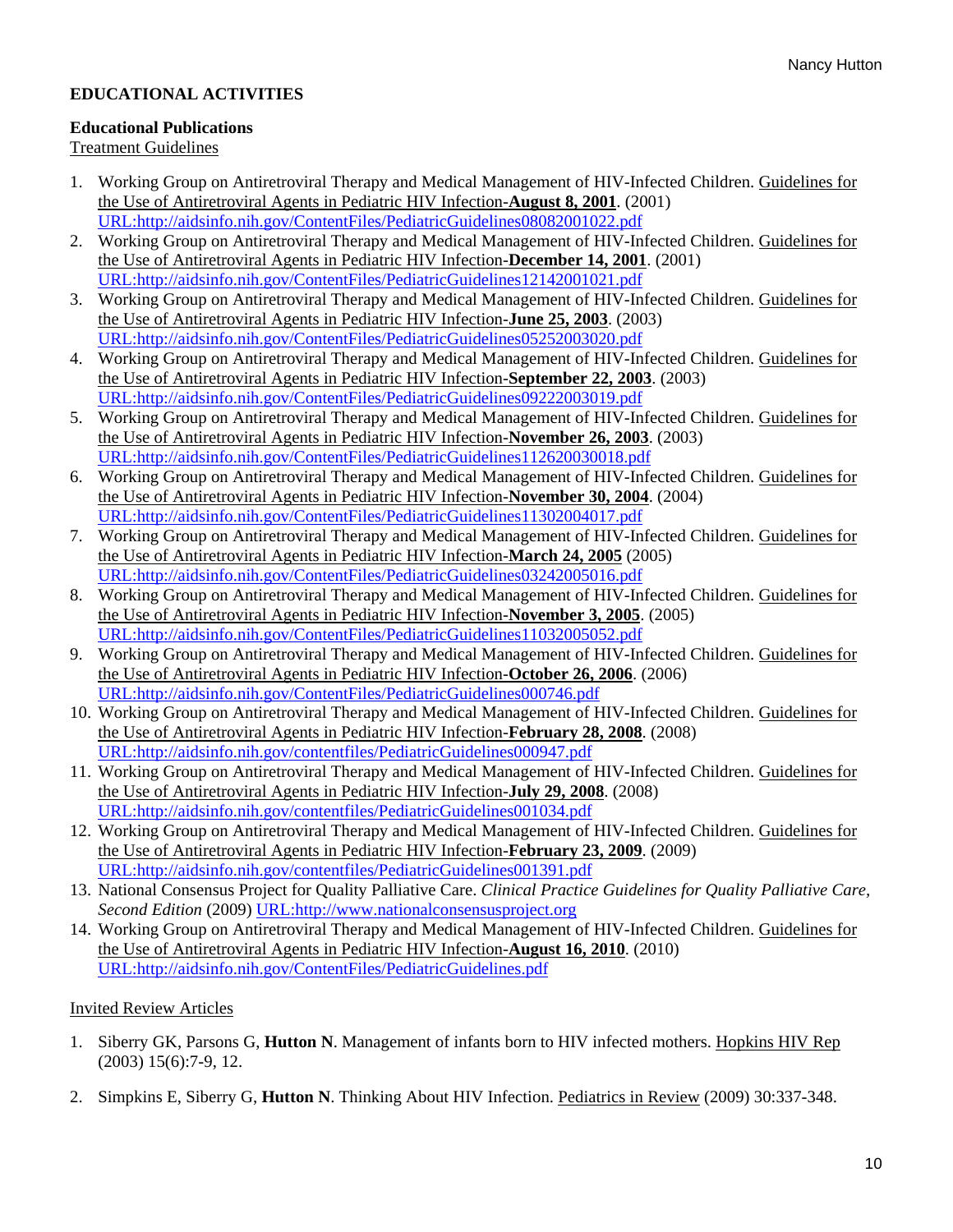### Invited Editorials

- 1. **Hutton N**. Pediatric palliative care: the time has come. Arch Pediatr Adolesc Med (2002) 156(1):9-10.
- 2. **Hutton N**. Palliative care, time, and core values. Patient Educ Couns (2005) 56(3): 255-256.
- 3. Siberry GK, Joyner M, **Hutton N**. Growing up with perinatal HIV infection: time for a HAART to heart. J Pediatr (2008) 153(4):456-457.

### Case Reports

1. Venkataramani M, **Hutton N**, Colombani P, Anders RA, Agwu AL. Hepatocellular carcinoma in a teenager with perinatally-acquired HIV infection without hepatitis B or C co-infection: a case report. AIDS Patient Care and STDs, in press.

### Book Chapters & Monographs

- 1. **Hutton N**, DeAngelis C. Medications. In DeAngelis C, ed. Pediatric Primary Care (3rd Ed.) Little, Brown and Company, Boston, 1984.
- 2. **Hutton N**, Starfield B. Acute Appendicitis: Prevention of Complications. In Starfield B, ed. Effectiveness of Medical Care: Validating Clinical Wisdom. The Johns Hopkins University Press, Baltimore, 1985.
- 3. **Hutton N**, Starfield B. Iron-Deficiency Anemia. In Starfield B, ed. Effectiveness of Medical Care: Validating Clinical Wisdom. The Johns Hopkins University Press, Baltimore, 1985.
- 4. Farfel M, **Hutton N**, Starfield B. Lead Poisoning. In Starfield B, ed. Effectiveness of Medical Care: Validating Clinical Wisdom. The Johns Hopkins University Press, Baltimore, 1985.
- 5. **Hutton N**. Special Needs of Children with Chronic Illness. In Oski FA, DeAngelis C, Feigin RD, Warshaw JB, eds. Principles and Practice of Pediatrics; J.B. Lippincott Co., Philadelphia (1990). Revised 1992.
- 6. **Hutton N**, Wissow L. Maternal and Newborn HIV Screening: Implications for Children and Families. In Faden R, Geller G, Powers M, eds. AIDS, Women, and the Next Generation; Oxford University Press, New York, 1991.
- 7. **Hutton N**. Health Prospects for Children Born to HIV-Infected Women. In Faden R, Kass N, eds. HIV, AIDS, and Childbearing: Public Policy, Private Lives. Oxford University Press, New York, 1996.
- 8. Wissow L, **Hutton N**. Psychosocial Issues for Children Born to HIV-Infected Mothers. In Faden R, Kass N, eds. HIV, AIDS, and Childbearing: Public Policy, Private Lives. Oxford University Press, New York, 1996.
- 9. Faden R, Kass N, Acuff K, Allen A, Anderson J, Banks T, Bloche M, Chaisson R, Cohn S, **Hutton N**, King P, Lillie-Blanton K, McCaul M, Powers M, Rothenberg K, Saah A, Solomon L, Wissow L. HIV Infection and Childbearing: A Proposal for Public Policy and Clinical Practice. In Faden R, Kass N, eds. HIV, AIDS, and Childbearing: Public Policy, Private Lives. Oxford University Press, New York, 1996.
- 10. **Hutton N**. Special needs of children with chronic illness. In DeAngelis C, Feigin RD, Warshaw JB, McMillan J, eds. Oski's Pediatrics: Principles and Practice; Lippincott-Raven, Philadelphia, 1999.
- 11. **Hutton N**, Oleske JM. The Care of Children and Adolescents. In O'Neill JF, Selwyn PA, Schietinger H, eds. A Clinical Guide to Supportive and Palliative Care for HIV/AIDS, Health Resources and Services Administration, 2003.
- 12. HIV/AIDS Palliative Care Work Group. Integrating Palliative Care into the Continuum of HIV Care: An Agenda for Change. Robert Wood Johnson Foundation, 2004.
- 13. Rushton CH, Reder E, Hall B, **Hutton N**. Challenges and Opportunities to Improve Pediatric Palliative Care in Maryland: Report of the Pediatric Palliative Care Summit, October 14, 2004.
- 14. Valasek A, **Hutton N**. Palliative Care. In Custer JW, Rau RE, and Lee CK, eds. Harriet Lane Handbook,  $18^{th}$ edition. Elsevier, Philadelphia, 2009.
- 15. Huff S, **Hutton N**. Pain and symptom management. In Armstrong-Dailey A, Zarbock S, eds. Hospice Care for Children, Third Edition. Oxford University Press, New York, 2009.
- 16. **Hutton N**, Welsh C, Lyon M. Integrating palliative care with HIV care and treatment for children and adolescents. In Carter B, Levetown M, Friebert S, eds. Palliative Care for Infants, Children, and Adolescents: A Practical Handbook, Second Edition. Johns Hopkins University Press, in press.
- 17. Lafond D, **Hutton N**. The evidence base in pediatric palliative care. In Wolfe J, Hinds P, Sourkes B, eds. Textbook of Interdisciplinary Pediatric Palliative Care. Elsevier Inc, in press.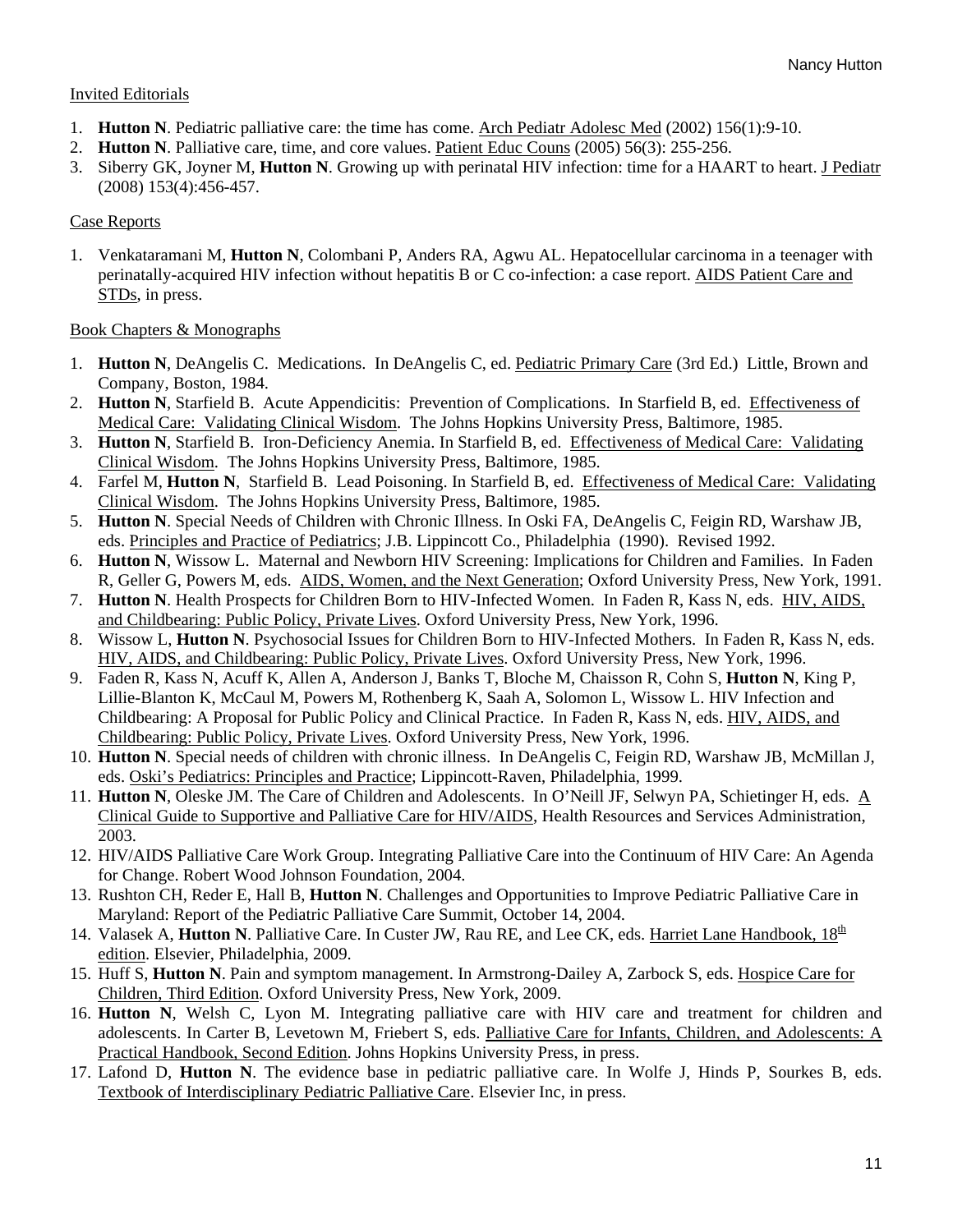### **Books**

- 1. **Hutton N**, collaborating editor. Part 5: Care of Children and Adolescents, in Gwyther L, Merriman A, Sebuyira LM, Schietinger H, eds. A Clinical Guide to Supportive and Palliative Care for HIV/AIDS in Sub-Saharan Africa. HRSA/NHPCO/FHSSA, 2006. [URL:http://www.apca.co.ug/publications/ClinicalGuide/index.htm](http://www.apca.co.ug/publications/ClinicalGuide/index.htm)
- 2. **Hutton N**, Levetown M, Frager G. U8: The Hospice and Palliative Care Approach to Caring for Pediatric Patients, in Storey CP, Levine S, Shega JW, editors*, Hospice and Palliative Care Training for Physicians: A Self Study Program, Unipac Series,Third Edition*, American Academy of Hospice and Palliative Medicine, Glenview, IL, 2008.

# **Other Media**

- 1. **Hutton N**. Module 7: Pediatric HIV/AIDS Palliative Care, in Palliative Care for People with HIV/AIDS: a curriculum and teaching resource for medical educators. (2006) Northwest AIDS Education and Training Center. [URL:http://depts.washington.edu/pallcare/training/overview.shtml](http://depts.washington.edu/pallcare/training/overview.shtml)
- 2. Siberry G and **Hutton N**, Editors. Management of Pediatric HIV/AIDS in Resource-Limited Settings. (2007) Center for Clinical Global Health Education URL:www.ccghe.org
- 3. **Hutton N**. Anatomy of the clinical visit. Management of Pediatric HIV/AIDS in Resource-Limited Settings. (2007) Center for Clinical Global Health Education URL:www.ccghe.org
- 4. **Hutton N**. Confirming HIV infection and clinical staging in children. Management of Pediatric HIV/AIDS in Resource-Limited Settings. (2007) Center for Clinical Global Health Education URL:www.ccghe.org
- 5. **Hutton N**. Monitoring growth and nutrition in the HIV-infected child. Management of Pediatric HIV/AIDS in Resource-Limited Settings. (2007) Center for Clinical Global Health Education URL:www.ccghe.org
- 6. **Hutton N**. Palliative care. Management of Pediatric HIV/AIDS in Resource-Limited Settings. (2007) Center for Clinical Global Health Education URL:www.ccghe.org
- 7. **Hutton N**. Myths and Realities: Can I get HIV from this child? Management of Pediatric HIV/AIDS in Resource-Limited Settings. (2007) Center for Clinical Global Health Education URL:www.ccghe.org
- 8. **Hutton N**. Skin diseases in the HIV-infected child. Management of Pediatric HIV/AIDS in Resource-Limited Settings. (2007) Center for Clinical Global Health Education URL:www.ccghe.org
- 9. **Hutton N**. Cardiac disease in the HIV infected child. Management of Pediatric HIV/AIDS in Resource-Limited Settings. (2007) Center for Clinical Global Health Education URL:www.ccghe.org
- 10. **Hutton N**. Gastrointestinal disease in the HIV infected child. Management of Pediatric HIV/AIDS in Resource-Limited Settings. (2007) Center for Clinical Global Health Education URL:www.ccghe.org
- 11. **Hutton N**. Renal disease in the HIV infected child. Management of Pediatric HIV/AIDS in Resource-Limited Settings. (2007) Center for Clinical Global Health Education URL:www.ccghe.org

### **Teaching**

Classroom Instruction

| 1993-1996    | Physician and Society, School of Medicine, Johns Hopkins University, Small Group Leader     |
|--------------|---------------------------------------------------------------------------------------------|
| 1998-2002    | Introduction to Palliative Care, Physician and Society, School of Medicine, Johns Hopkins   |
|              | University, Course Leader and Lecturer                                                      |
| 2002-present | Pediatric Palliative Care lecture series, Pediatric Resident Noon Conference, Johns Hopkins |
|              | Children's Center, Course Leader                                                            |
| 2004-present | HIV Infection in Women, Children, and Adolescents, Bloomberg School of Public Health,       |
|              | Johns Hopkins University, Lecturer                                                          |
| 2005         | Healer's Art, School of Medicine, Johns Hopkins University, Small Group Leader              |
| 2006-2009    | Palliative Care Selective, Physician and Society, School of Medicine, Johns Hopkins         |
|              | University, Course Leader                                                                   |
| 2010         | Palliative Care Intersession, Genes to Society Curriculum, School of Medicine, Johns        |
|              | Hopkins University, one of three Course Leaders                                             |

### International Video Conference

| 2006-present |  | Pediatric Case Conference Series, JHU TSEHAI, Case Discussant |
|--------------|--|---------------------------------------------------------------|
|--------------|--|---------------------------------------------------------------|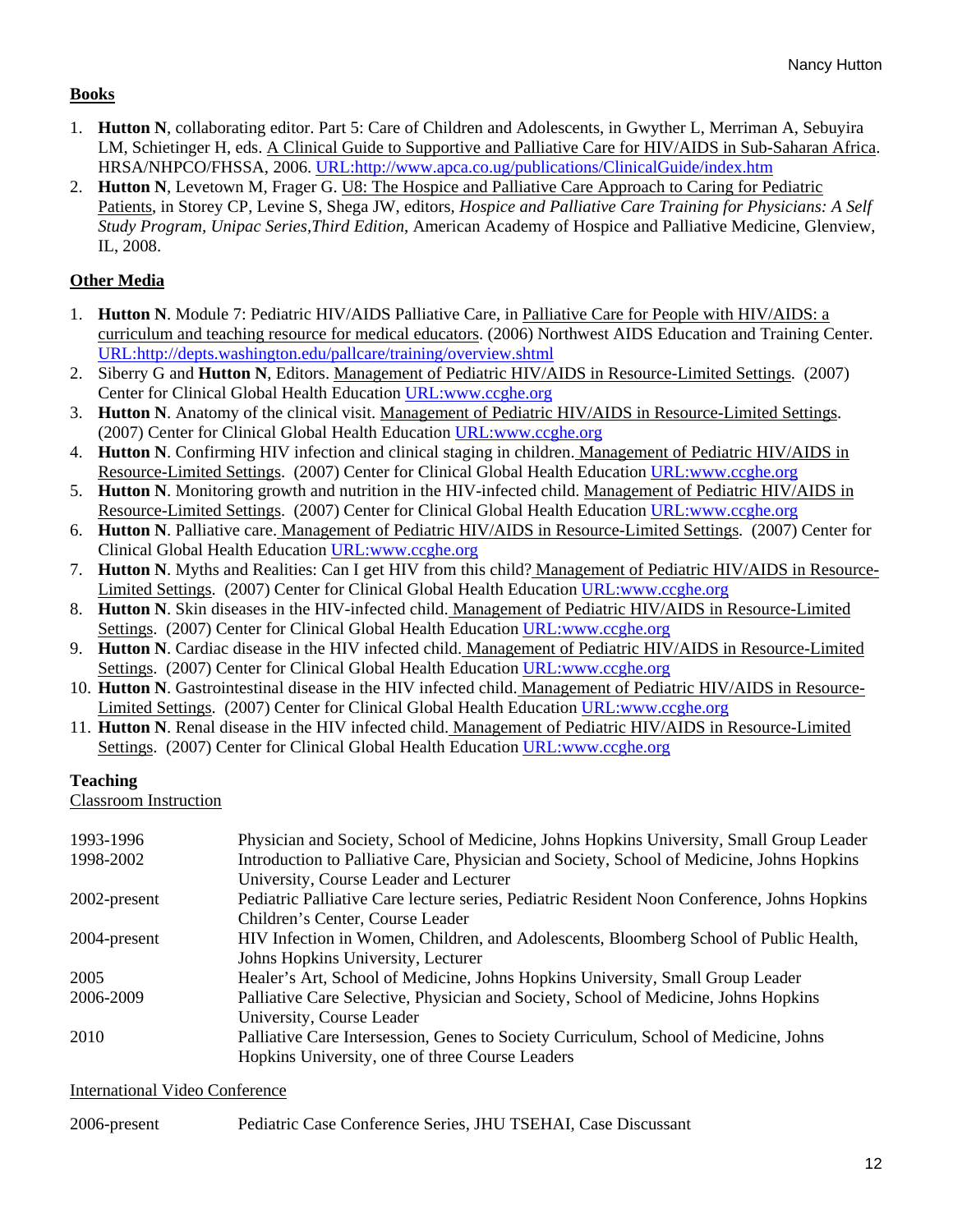### Clinical Instruction

| 1982-1992       | Harriet Lane Primary Care Clinic, Resident Continuity Preceptor                         |
|-----------------|-----------------------------------------------------------------------------------------|
| 1987-1990       | Harriet Lane Primary Care Clinic Medical Student Rotation, Coordinator                  |
| 1988-present    | Intensive Primary Care Clinic, Pediatric Infectious Diseases Fellow, Preceptor          |
| 1990-1995       | Intensive Primary Care Clinic, Resident Continuity Preceptor                            |
| 1990-present    | Intensive Primary Care Clinic, Pediatric Resident Elective Preceptor                    |
| 1995-present    | Intensive Primary Care Clinic, Medical Student Subinternship Preceptor                  |
| 1997-present    | Death and Bereavement Seminar for Pediatric Residents, Johns Hopkins Children's Center, |
|                 | <b>Small Group Leader</b>                                                               |
| 1999-present    | Intensive Primary Care Clinic, Adolescent Medicine Fellow, Preceptor                    |
| $2001$ -present | Harriet Lane Compassionate Care; Palliative Care Teaching Rounds                        |
| 2008-present    | Pediatric Hospice & Palliative Medicine, Pediatric Resident Elective, Preceptor         |
| 2009            | Clinical Teaching Rounds in Pain & Palliative Care, Hawassa Regional Hospital, SNNPR,   |
|                 | Ethiopia                                                                                |

# CME Instruction

| 09/18/87 | "AIDS Update" Pediatrics for the Practitioner, Johns Hopkins University, Baltimore, Maryland              |
|----------|-----------------------------------------------------------------------------------------------------------|
| 04/13/88 | "Pediatric AIDS" Pediatric Trends, Johns Hopkins University, Baltimore, Maryland                          |
| 09/16/88 | "Pediatric AIDS" Pediatrics for the Practitioner, Johns Hopkins University, Baltimore, Maryland           |
| 09/13/90 | "Pediatric HIV" Pediatrics for the Practitioner, Johns Hopkins University, Baltimore, Maryland            |
| 09/12/91 | "Pediatric HIV" Symposium, Pediatrics for the Practitioner, Johns Hopkins University, Baltimore,          |
| 05/08/92 | "Pediatric HIV Update" Pediatric Allergy and Immunology for the Practitioner, Johns Hopkins               |
|          | University, Baltimore, Maryland                                                                           |
| 09/17/92 | "Pediatric HIV Update" Pediatrics for the Practitioner, Johns Hopkins University, Baltimore,              |
| 09/09/93 | "Pediatric HIV" Pediatrics for the Practitioner, Johns Hopkins University, Baltimore, Maryland            |
| 11/05/93 | "Pediatric HIV for the Practitioner" Progress in Pediatrics, Johns Hopkins University, Baltimore,         |
| 09/29/94 | "Pediatric HIV" Pediatrics for the Practitioner, The Johns Hopkins University, Baltimore, Maryland        |
| 11/14/94 | "The Challenges of Managing Pediatric HIV Disease" Advances in Pediatric Nutrition, Johns                 |
|          | Hopkins University, Baltimore, Maryland                                                                   |
| 09/15/95 | "What's New in Pediatric HIV?" Pediatrics for the Practitioner, Johns Hopkins University, Baltimore,      |
| 09/27/96 | "HIV Update" Pediatrics for the Practitioner, Johns Hopkins University, Baltimore, Maryland               |
| 11/22/96 | "Pediatric Perspectives" Women and HIV, Johns Hopkins University, Baltimore, Maryland                     |
| 09/19/97 | "HIV Update" Pediatrics for the Practitioner, Johns Hopkins University, Baltimore, Maryland               |
| 03/31/98 | "Pediatric HIV Infection" Eighth Annual Clinical Care of the Patient with HIV Infection, Johns            |
|          | Hopkins University, Baltimore, Maryland                                                                   |
| 05/12/98 | "Diagnosis and Management of the HIV-Infected Infant" Women's Issues in HIV, Johns Hopkins                |
|          | University, Baltimore, Maryland                                                                           |
| 05/15/98 | "Pediatric AIDS" Eighth Annual Pediatric Allergy and Immunology for the Practitioner, Johns               |
|          | Hopkins University, Baltimore, Maryland                                                                   |
| 09/18/98 | "The Aging of Pediatric AIDS: New Challenges" Pediatrics for the Practitioner Update '98, Johns           |
|          | Hopkins University, Baltimore, Maryland                                                                   |
| 04/12/99 | "Pediatric HIV Infection" Ninth Annual Clinical Care of the Patient with HIV Infection, Johns             |
|          | Hopkins University, Baltimore, Maryland                                                                   |
| 10/01/99 | "Caring for HIV-exposed and infected children and youth in 1999"- Continuing Medical Education            |
|          | Series, East Baltimore Medical Center, Baltimore, Maryland                                                |
| 11/30/99 | "Management of Pediatric HIV Infection" Women and HIV, Johns Hopkins University, Baltimore,               |
| 02/19/00 | "Update on HIV in Pediatrics" Saturday Morning Rounds, Johns Hopkins Children's Center,                   |
|          | Baltimore, Maryland                                                                                       |
| 04/10/00 | "Pediatric HIV Infection" Tenth Annual Clinical Care of the Patient with HIV Infection, Johns             |
|          | Hopkins University, Baltimore, Maryland                                                                   |
| 04/26/01 | "Pediatric HIV Infection" 11 <sup>th</sup> Clinical Care of the Patient with HIV Infection, Johns Hopkins |
|          | University, Baltimore, Maryland                                                                           |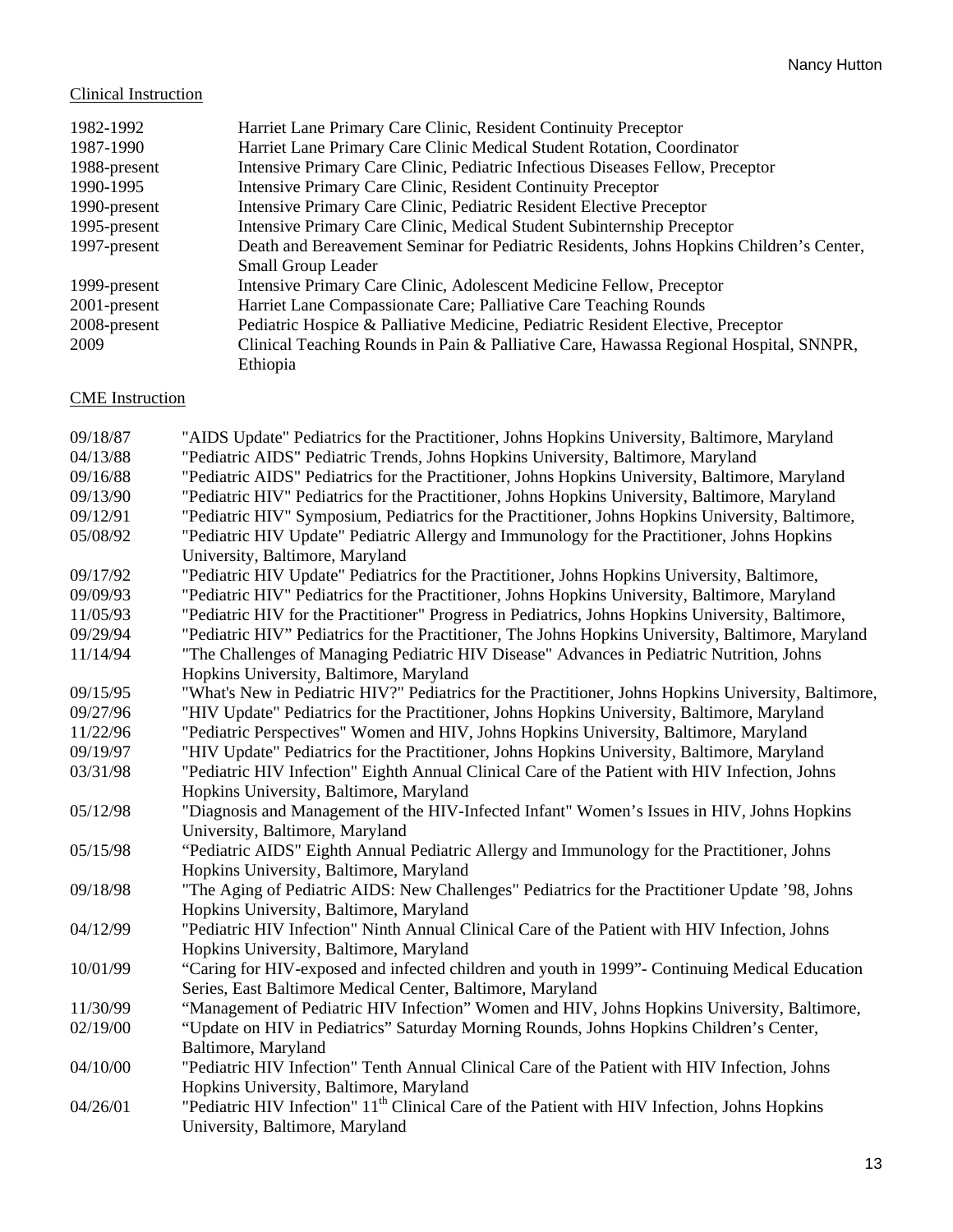| 04/16/02         | "There is Still No Cure" 12 <sup>th</sup> Clinical Care of the Patient with HIV Infection, Johns Hopkins                                                                                                                                                                                                                                                                                                                                 |  |
|------------------|------------------------------------------------------------------------------------------------------------------------------------------------------------------------------------------------------------------------------------------------------------------------------------------------------------------------------------------------------------------------------------------------------------------------------------------|--|
| 04/04/03         | University, Baltimore, Maryland<br>"Management of Pediatric HIV Infection" 13 <sup>th</sup> Annual Clinical Care of the Patient with HIV<br>Infection, Johns Hopkins University, Baltimore, Maryland                                                                                                                                                                                                                                     |  |
| 04/11/03         | "HIV Prevention" Pediatric Trends, Johns Hopkins University, Baltimore, Maryland                                                                                                                                                                                                                                                                                                                                                         |  |
| 05/10/04         | "Management of Pediatric HIV Infection" 14 <sup>th</sup> Annual Clinical Care of the Patient with HIV<br>Infection, Johns Hopkins University, Baltimore, Maryland                                                                                                                                                                                                                                                                        |  |
| 09/03/10         | "Pain & Symptom Management - part 1" Gilchrist Hospice Care, Baltimore, Maryland                                                                                                                                                                                                                                                                                                                                                         |  |
| <b>Mentoring</b> |                                                                                                                                                                                                                                                                                                                                                                                                                                          |  |
| 1991-2008        | <b>SIBERRY, George</b><br>HIV care and treatment in children and adolescents<br>Medical student, Resident<br>Fellow, Pediatric Infectious Diseases<br>Legacy study; Health outcomes in HIV infected children & adolescents; Preventive vaccines<br>in HIV-infected children & adolescents<br>Faculty, Divisions of General Pediatrics & Adolescent Medicine and Pediatric Infectious<br><b>Diseases</b><br><b>JHU School of Medicine</b> |  |
| 2001-2005        | <b>PARSONS, Genevieve</b><br>Inpatient directly observed therapy for children with uncontrolled HIV viremia<br>Faculty, General Pediatrics & Adolescent Medicine<br>Pediatric practice, San Diego, CA                                                                                                                                                                                                                                    |  |
| 2003-present     | <b>ARRINGTON SANDERS, Renata</b><br>HIV in youth populations<br>Fellow, Adolescent Medicine<br>Faculty, Division of General Pediatrics & Adolescent Medicine<br><b>JHU School of Medicine</b>                                                                                                                                                                                                                                            |  |
| 2004-present     | <b>BOSS, Renee</b><br>Health care decisions among parents of extremely low birth weight newborns<br>Fellow, Neonatology<br>Pediatric palliative medicine<br>Faculty, Neonatology<br><b>JHU School of Medicine</b>                                                                                                                                                                                                                        |  |
| 2004-present     | <b>AGWU, Allison</b><br>International Maternal, Pediatric, and Adolescent AIDS Clinical Trials (IMPAACT)<br>Fellow, Pediatric & Adult Infectious Diseases<br>Faculty, Pediatric Infectious Diseases<br><b>JHU School of Medicine</b>                                                                                                                                                                                                     |  |
| 2005-present     | <b>SYMONS, Heather</b><br>Pediatric palliative medicine<br>Fellow, Pediatric Oncology<br>Faculty, Pediatric Oncology<br><b>JHU School of Medicine</b>                                                                                                                                                                                                                                                                                    |  |
| 2005-present     | <b>STEWART, Miriam</b><br>HIV and Palliative Care in pediatric & adolescent populations<br>Premedical and Medical Student<br><b>JHU School of Medicine</b><br>MD anticipated 2011                                                                                                                                                                                                                                                        |  |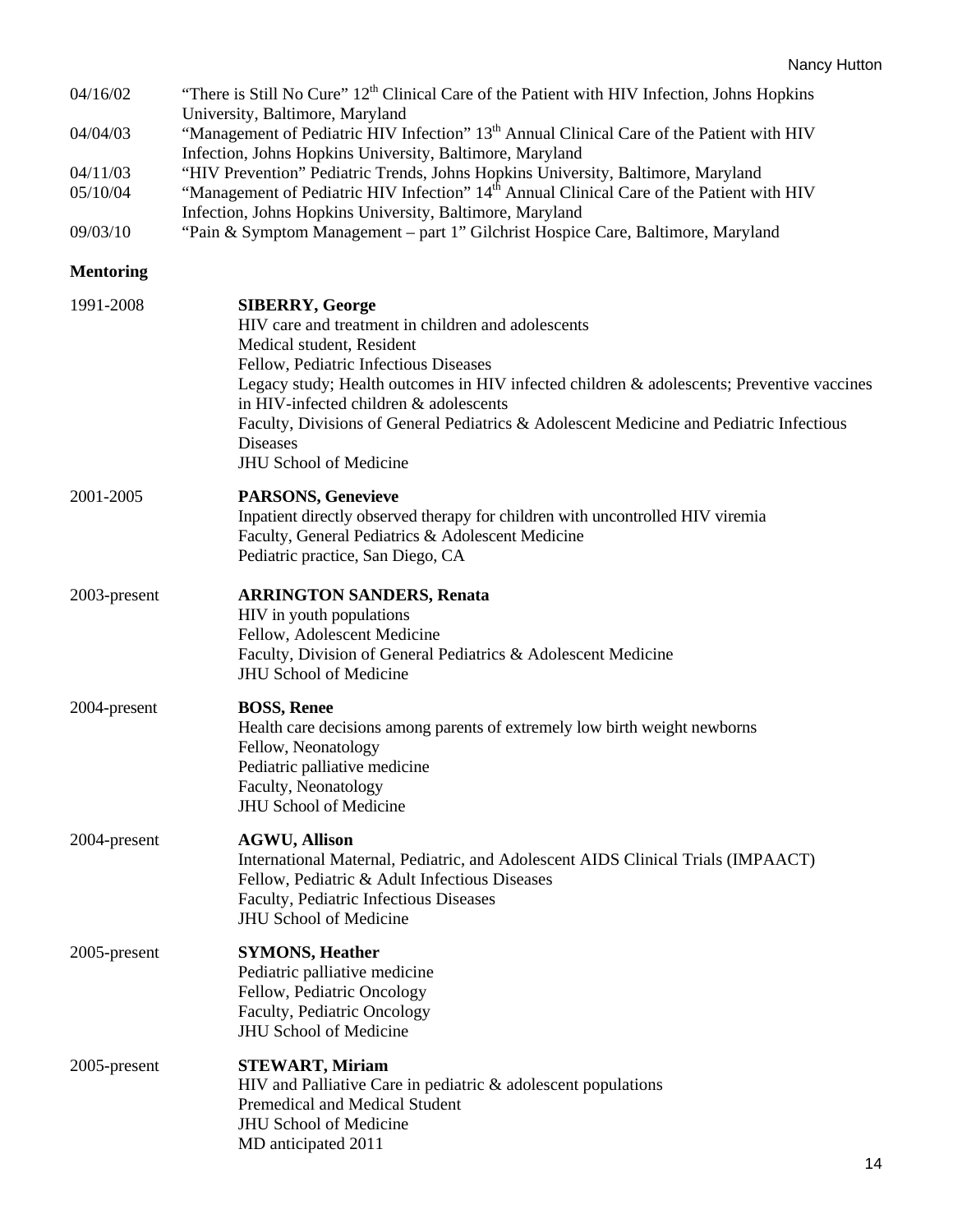| 2006-2009    | <b>MICHAELIS, Annie</b><br>Transitioning Youth with Perinatal HIV to Adult Health Care Services (thesis committee)<br>PhD, Health Policy & Management<br>JHU Bloomberg School of Public Health                                                                                                                                                                                                        |
|--------------|-------------------------------------------------------------------------------------------------------------------------------------------------------------------------------------------------------------------------------------------------------------------------------------------------------------------------------------------------------------------------------------------------------|
| 2007-2008    | <b>SIMPKINS, Evelyn</b><br>HIV in youth populations<br>Fellow, Adolescent Medicine<br><b>JHU School of Medicine</b>                                                                                                                                                                                                                                                                                   |
| 2008-2009    | <b>MAROLEN, Khensani</b><br>Survival and mortality in a cohort of patients with perinatal HIV infection<br>RISE scholar, MPH student<br>Kennedy Krieger Institute/JHU School of Public Health                                                                                                                                                                                                         |
| 2009-2010    | <b>CREWE, Stephanie</b><br>HIV in youth populations<br>Fellow, Adolescent Medicine<br><b>JHU School of Medicine</b>                                                                                                                                                                                                                                                                                   |
| 2009-present | <b>LEVINE, Deena</b><br>Pediatric palliative medicine<br>Fellow, Pediatric Hematology/Oncology<br>JHU School of Medicine/NIH                                                                                                                                                                                                                                                                          |
| 2009-2010    | <b>FANONE, Kathleen</b><br>Family structure & support in long term survivors of perinatal HIV infection<br>LEAH Fellow & Social Work Clinical Intern, Adolescent Medicine<br>JHU School of Medicine & Public Health<br>Masters in Social Work candidate, Smith College                                                                                                                                |
|              | <b>Educational Program Building/Leadership</b>                                                                                                                                                                                                                                                                                                                                                        |
| 1985-        | Director, Pediatric & Adolescent HIV/AIDS Program<br>I teach about pediatric and adolescent HIV/AIDS care to trainees and colleagues at Johns Hopkins, to<br>practicing clinicians through continuing education courses, and to national and international<br>audiences. I integrate training for pain $\&$ palliative care with HIV care $\&$ treatment internationally<br>under the PEPFAR program. |

### 1995-present **BUDDY PROGRAM**

Faculty advisor for Big Buddy Little Buddy program which matches graduate students in medicine, nursing, and public health with HIV affected children and youth with dual goals of mentoring for children and building professionalism for graduate students

### 2000- **Medical Director, Harriet Lane Compassionate Care**

In this role, I lead the development of pediatric palliative medicine training and education for medical students, residents, fellows, and faculty at Johns Hopkins. I co-lead the interdisciplinary palliative care educational initiatives of the Johns Hopkins Children's Center, working collaboratively with nursing, social work, child life, and chaplain leaders. I am developing a fellowship training program in the new subspecialty of pediatric Hospice & Palliative Medicine at Johns Hopkins and am a member of the national working group drafting pediatric specific competencies to meet the ACGME requirements for HPM fellowship programs.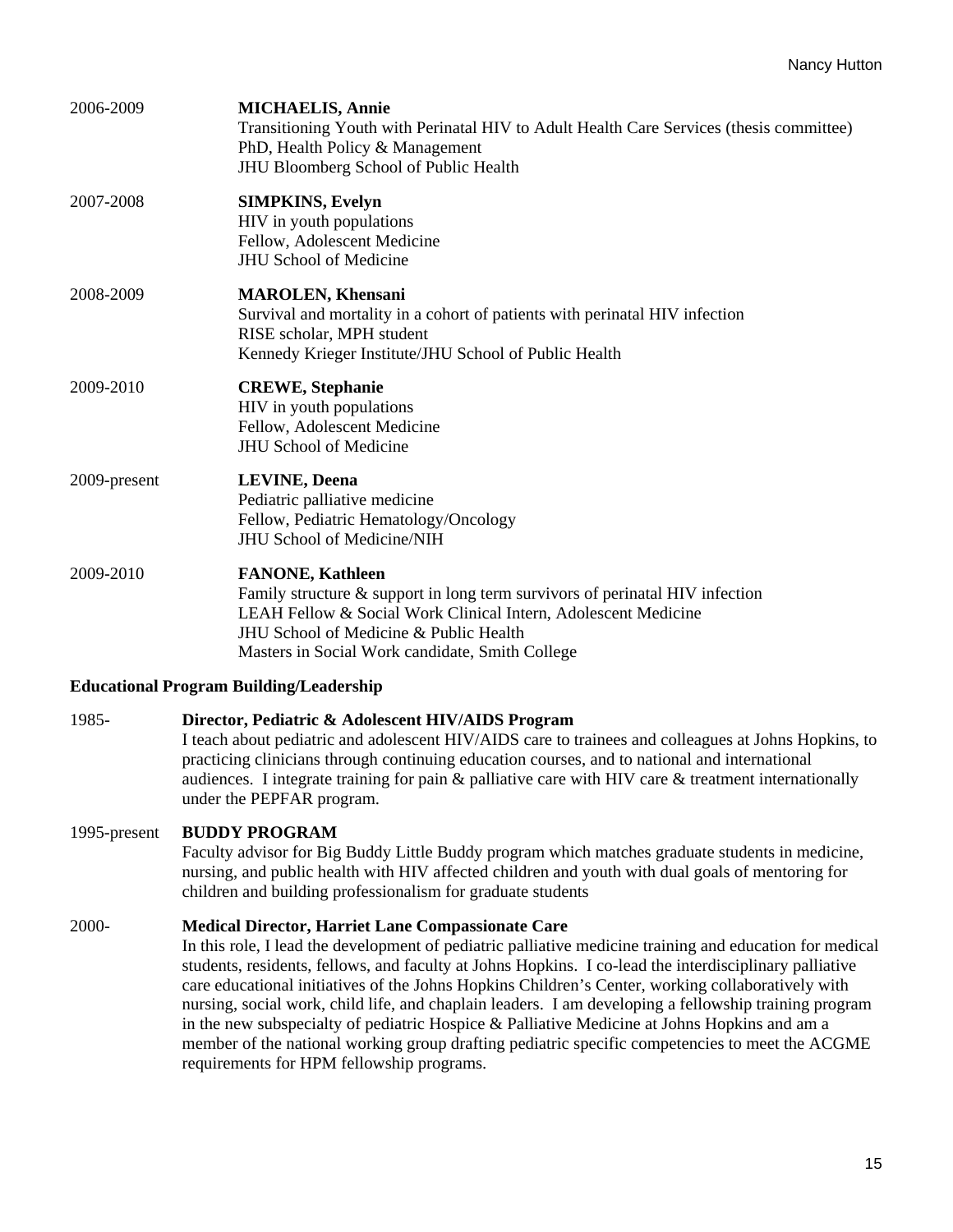### **Educational Extramural Funding**

# **Previous**<br>1990-1993

Clinical Training Grants for Faculty Development in Alcohol and Other Drug Abuse 5 T15 SP07513 Substance Abuse and Mental Health Services Administration \$527,024 PI: Hoover Adger Faculty Fellow, 15% effort

### **CLINICAL ACTIVITIES**

### **Certification**

Maryland State Board of Medical Examiners (1984, D0031002, exp 09/30/2012)

DEA (AH2741949, exp 10/31/2011)

CDS (M20915, exp 05/31/2011)

National Board of Medical Examiners (1980)

American Board of Pediatrics (1984)

American Board of Hospice and Palliative Medicine (2003)

Hospice & Palliative Medicine (American Board of Pediatrics) (2008)

#### **Clinical Service Responsibilities**

#### General Pediatrics & Adolescent Medicine – Attending Physician

| 1984-1995<br>1984-1988<br>1984-2009                                               | Harriet Lane Clinic – outpatient (direct care $\&$ resident supervision, 2-3 half days per week)<br>Harriet Lane Clinic - physician advisor for nurse practitioners (Mary Joyner, Judy Vogelhut)<br>Harriet Lane Clinic/Ward attending – inpatient (2 months per year) |  |
|-----------------------------------------------------------------------------------|------------------------------------------------------------------------------------------------------------------------------------------------------------------------------------------------------------------------------------------------------------------------|--|
|                                                                                   | Pediatric & Adolescent Comprehensive HIV Care – Attending Physician & Director                                                                                                                                                                                         |  |
| 1985-                                                                             | IPC (Intensive Primary Care) Clinic – outpatient (direct care and clinical supervision, 3-6 half days<br>per week)                                                                                                                                                     |  |
| 1988-                                                                             | IPC Clinic - physician advisor for nurse practitioners (Mary Joyner, Judy Vogelhut, Mary Ann Knott-<br>Grasso)                                                                                                                                                         |  |
| 2010-                                                                             | $IPC$ Clinic – inpatient attending $(8 \text{ months per year})$                                                                                                                                                                                                       |  |
| Pediatric Hospice & Palliative Medicine – Specialist Physician & Medical Director |                                                                                                                                                                                                                                                                        |  |
| 2003-2009                                                                         | Community Hospice of Maryland, Pediatric Hospice Medical Director (interdisciplinary team<br>supervision, clinical consultation, 24/7 on call, 10 months per year)                                                                                                     |  |
| 2008-                                                                             | Harriet Lane Compassionate Care, Palliative Medicine Consultation Service (inpatient & outpatient<br>consultation, 3-5 half days per week)                                                                                                                             |  |
| <b>Clinical Program Building/Leadership</b>                                       |                                                                                                                                                                                                                                                                        |  |

1985- **Director, Johns Hopkins Pediatric & Adolescent HIV/AIDS Program** I founded, developed, and continue to direct the comprehensive interdisciplinary clinical care program (Intensive Primary Care) for children and youth with HIV infection at Johns Hopkins. I have competed successfully for the continuous and increasing extramural funding for this model program for over 20 years. IPC currently employs eleven full-time staff with an additional seven faculty physicians contributing part-time effort to care for nearly 250 patients from birth through age 24 years.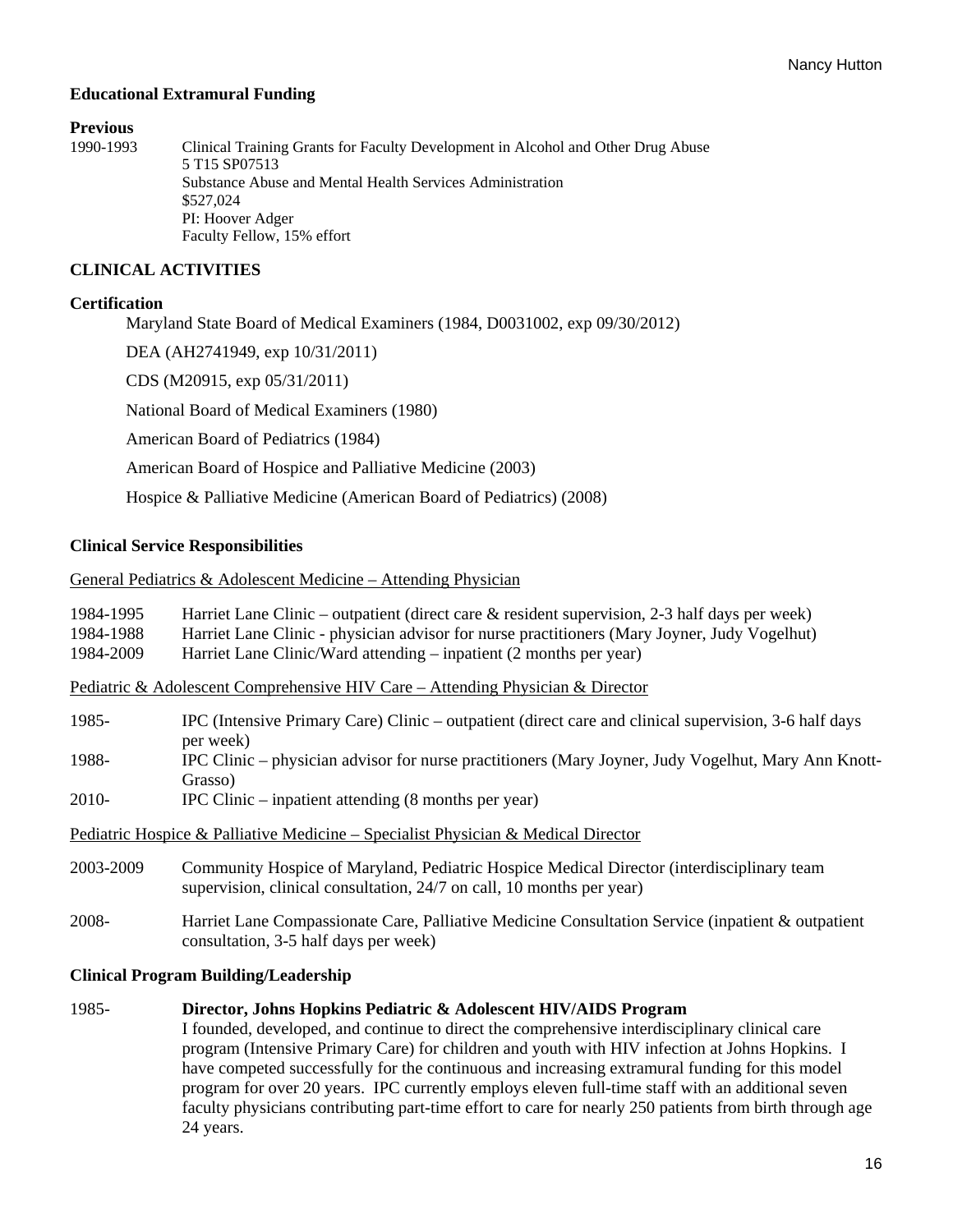### 2000- **Medical Director, Harriet Lane Compassionate Care**

In this role, I have co-developed a model of interdisciplinary palliative care that emphasizes the integration of palliative care principles into the work of all the clinical units of the Johns Hopkins Children's Center. I have spearheaded efforts to build a network of palliative care services in Maryland. As a board certified Hospice & Palliative Medicine specialist, I have initiated a formal consultation service in the Children's Center.

### **Clinical Extramural Funding**

| Current   |                                                                                                                                 |
|-----------|---------------------------------------------------------------------------------------------------------------------------------|
| 1993-2011 | Ryan White Title IV/Part D - Coordinated HIV Health and Social Services for Children, Youth,<br>Women, and Families<br>ID $n/a$ |
|           | HRSA/Maryland Department of Health & Mental Hygiene<br>\$5,257,255; current \$245,000<br>PI, 22% effort                         |
| 1993-2011 | Ryan White Title I/Part A – Baltimore: Primary Medical Care Services<br>ID $n/a$<br>HRSA/Baltimore City Health Department       |
|           | \$1,550,085; current \$126,581<br>PI, 10% effort                                                                                |
| 1996-2011 | Ryan White Title I/Part A – Baltimore: Case Management Services<br>ID $n/a$                                                     |
|           | HRSA/Baltimore City Health Department<br>\$556,876; current \$80,296<br>PI, 1% effort                                           |
| 1997-2011 | Ryan White Title I/Part A - Baltimore: Mental Health Services<br>ID $n/a$                                                       |
|           | HRSA/Baltimore City Health Department<br>\$577,082; current \$58,773<br>PI, 1% effort                                           |
| 1998-2011 | Enhanced HIV Services for Children and Youth/Treatment Adherence<br>ID $n/a$                                                    |
|           | Maryland Department of Health & Mental Hygiene<br>\$1,589,629; current \$141,964<br>PI, 1% effort                               |
| 2004-2011 | Ryan White Title II/Part B - Maryland: Treatment Adherence<br>ID $n/a$                                                          |
|           | HRSA/Maryland Department of Health & Mental Hygiene<br>\$680,273; current \$27,100<br>PI, 1% effort                             |
| 2007-2011 | Ryan White Tile II/Part B - Maryland: Oral Health Services<br>ID $n/a$                                                          |
|           | HRSA/Maryland Department of Health & Mental Hygiene<br>\$99,568; current \$24,695<br>PI, 1% effort                              |
| 2008-2011 | Ryan White Tile II/Part B - Maryland: Psychosocial Services<br>ID $n/a$<br>HRSA/Maryland Department of Health & Mental Hygiene  |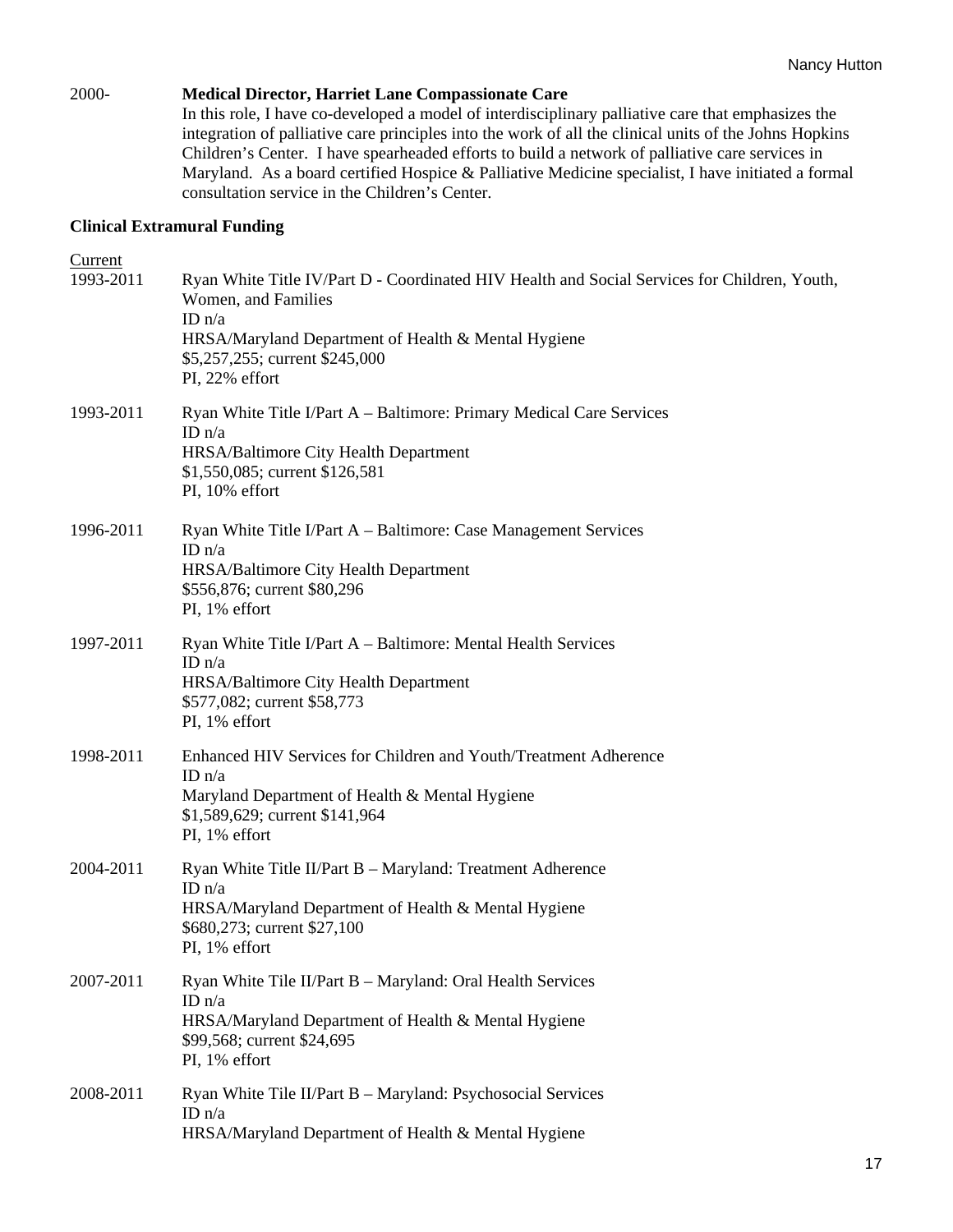|                                                      | \$91,818; current \$30,606<br>PI, 1% effort                                                                                                                                                                                                               |
|------------------------------------------------------|-----------------------------------------------------------------------------------------------------------------------------------------------------------------------------------------------------------------------------------------------------------|
| 2009-2011                                            | Ryan White Part $D - Y$ outh Initiative<br>ID $n/a$<br>HRSA/Maryland Department of Health & Mental Hygiene<br>\$455,278; current \$227,639<br>PI, 10% effort                                                                                              |
| <b>Pending</b>                                       | none                                                                                                                                                                                                                                                      |
| <b>Previous</b><br>1990-1998<br>2000<br>2002<br>2004 | Emergency Assistance to Organizations Caring for Children with HIV/AIDS<br>ID $n/a$<br>Pediatric AIDS Foundation<br>\$76,374<br>PI, in kind effort                                                                                                        |
| 1990-1993                                            | State of Maryland Pediatric AIDS Health Care Demonstration Project<br>HRSA/ Maryland Department of Health & Mental Hygiene;<br>\$249,418<br>PI, in kind effort                                                                                            |
| 1995-1996                                            | Enhancing Child Life Services for Children with HIV/AIDS<br>Foundation for Treatment of Children with AIDS<br>\$30,000<br>PI, in kind effort                                                                                                              |
| 1995-1999                                            | Maryland WIN Program (Women's Initiative for HIV Care and Reduction of Perinatal HIV Transmission)<br>HRSA/Maryland Department of Health & Mental Hygiene<br>\$147,207<br>PI, 5% effort                                                                   |
| 1996-2006                                            | Ryan White Title I - Baltimore: Counseling/Psychosocial Services<br>HRSA/Baltimore City Health Department<br>\$420,006<br>PI, 1% effort                                                                                                                   |
| 2006-2009                                            | The Butterfly Connection Program (home-based pain & symptom management for children with cancer in<br>central Maryland)<br>90034299<br>Lance Armstrong Foundation/Maryland Pain Initiative<br>\$150,000<br>PI: Karen Kaiser<br>Co-Investigator, 9% effort |
| 2008-2009                                            | <b>Neonatal Palliative Care Network</b><br>ID $n/a$<br>Johns Hopkins Women's Board<br>\$50,000<br>PI: Cynda Rushton<br>Co-Investigator, in kind effort                                                                                                    |
| 2008-2010                                            | Harriet Lane Compassionate Care: Initiating a Pediatric Palliative Care Consultation Service<br>90034284<br>The Thomas Wilson Sanitorium for the Children of Baltimore City<br>\$17,918<br>PI, 5% effort                                                  |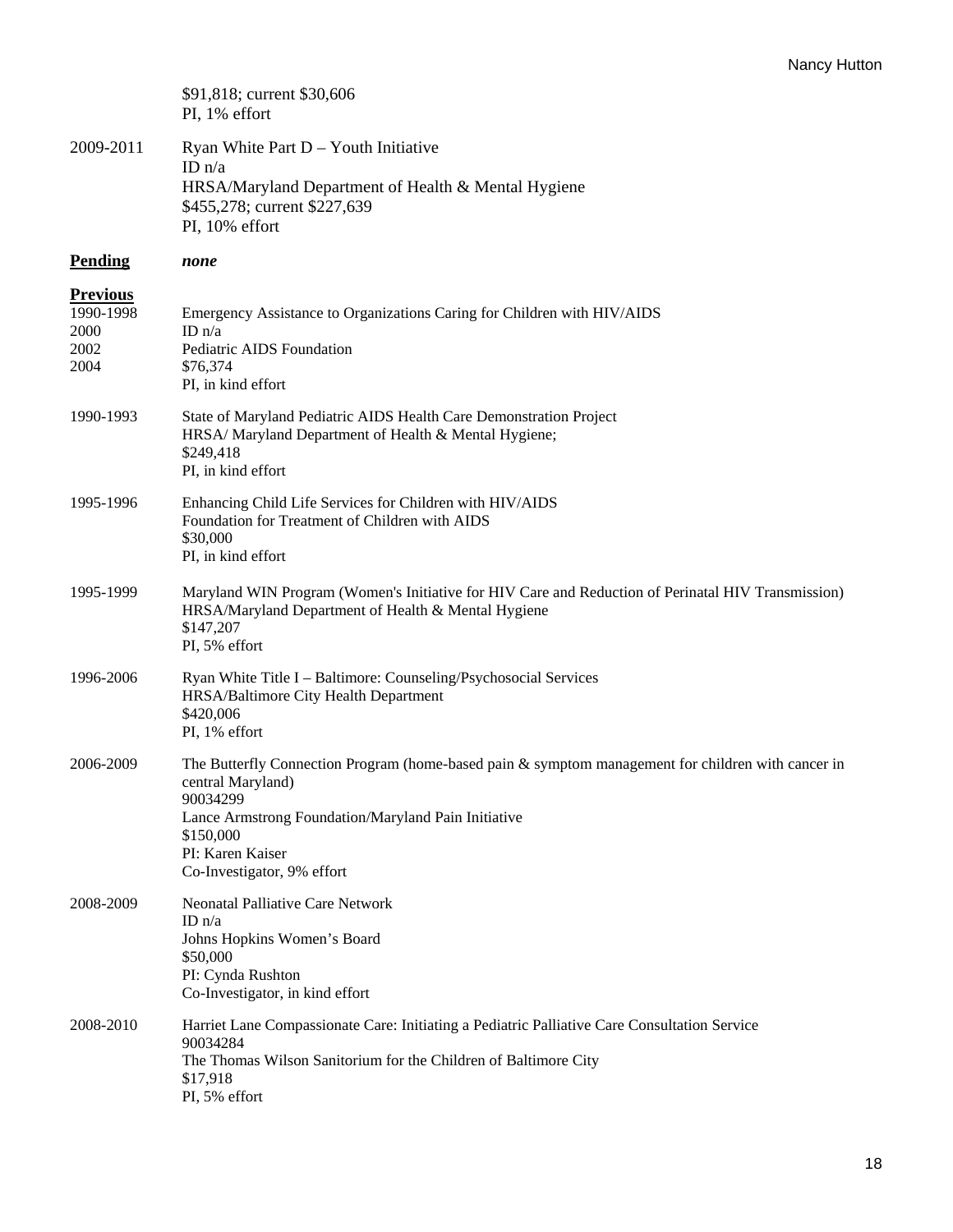### **SYSTEM INNOVATION and QUALITY IMPROVEMENT ACTIVITIES – not applicable**

### **ORGANIZATIONAL ACTIVITIES**

#### **Institutional Administrative Appointments**

| 1986-1987    | AIDS Working Group, Johns Hopkins Children's Center                                |
|--------------|------------------------------------------------------------------------------------|
| 1987-1991    | Home Care Task Force, Johns Hopkins Children's Center                              |
| 1988-1992    | Hospice Advisory Board, Johns Hopkins Children's Center                            |
| 1991-1993    | Intern Selection Committee, Department of Pediatrics, School of Medicine,          |
|              | Johns Hopkins University                                                           |
| 1997-present | Harriet Lane Compassionate Care Committee, Johns Hopkins Children's Center         |
| 1998-2000    | Co-chair, Johns Hopkins Palliative Care Task Force, Johns Hopkins Medicine         |
| 1998         | Tribute Service Planning Committee, Johns Hopkins Children's Center                |
| 2000-present | Medical Director, Harriet Lane Compassionate Care, Johns Hopkins Children's Center |
| 2000-2003    | Assistant Pediatric Medical Director, Johns Hopkins Home Hospice                   |
| 2003-2009    | Pediatric Hospice Medical Director, Community Hospice of Maryland                  |
| 2003-2009    | Hospice & Palliative Care Committee, The Washington Home & Community Hospices      |
| 2005-2006    | Member, Faculty Search Committee, Oncology Palliative Care,                        |
|              | School of Medicine, Johns Hopkins University                                       |
| 2005-2008    | Member, Department Chair Search Committee, Dermatology,                            |
|              | School of Medicine, Johns Hopkins University                                       |
| 2008         | Special Projects Review Committee, Johns Hopkins Children's Center                 |

### **Editorial Activities**

#### Journal peer reviewer

*Pediatrics Archives of Pediatrics and Adolescent Medicine Pediatric Blood & Cancer Patient Education & Counseling Journal of Pain & Symptom Management* 

#### Abstract peer reviewer

Pediatric Academic Societies Annual Meetings American Academy of Hospice and Palliative Medicine Annual Assemblies XVI International AIDS Conference 2006

#### Treatment Guidelines peer reviewer

World Health Organization: Guidelines on Pharmacological Treatment of Persisting Pain in Children with Medical Illnesses 2010

#### **Advisory Committee Appointments**

| vational |
|----------|
|----------|

| 1992      | Advisory Committee, American Red Cross Instructor's Manual for HIV/AIDS Education and     |
|-----------|-------------------------------------------------------------------------------------------|
|           | Training                                                                                  |
| 1995-1996 | Advisory Committee, Physician's HIV Prevention Education Project, Association of Teachers |
|           | of Preventive Medicine, representing the Ambulatory Pediatric Association                 |
| 1997      | Palliative Care Expert Panel, Health Resources and Services Administration                |
| 2000-2007 | PACTG 219C Protocol Team                                                                  |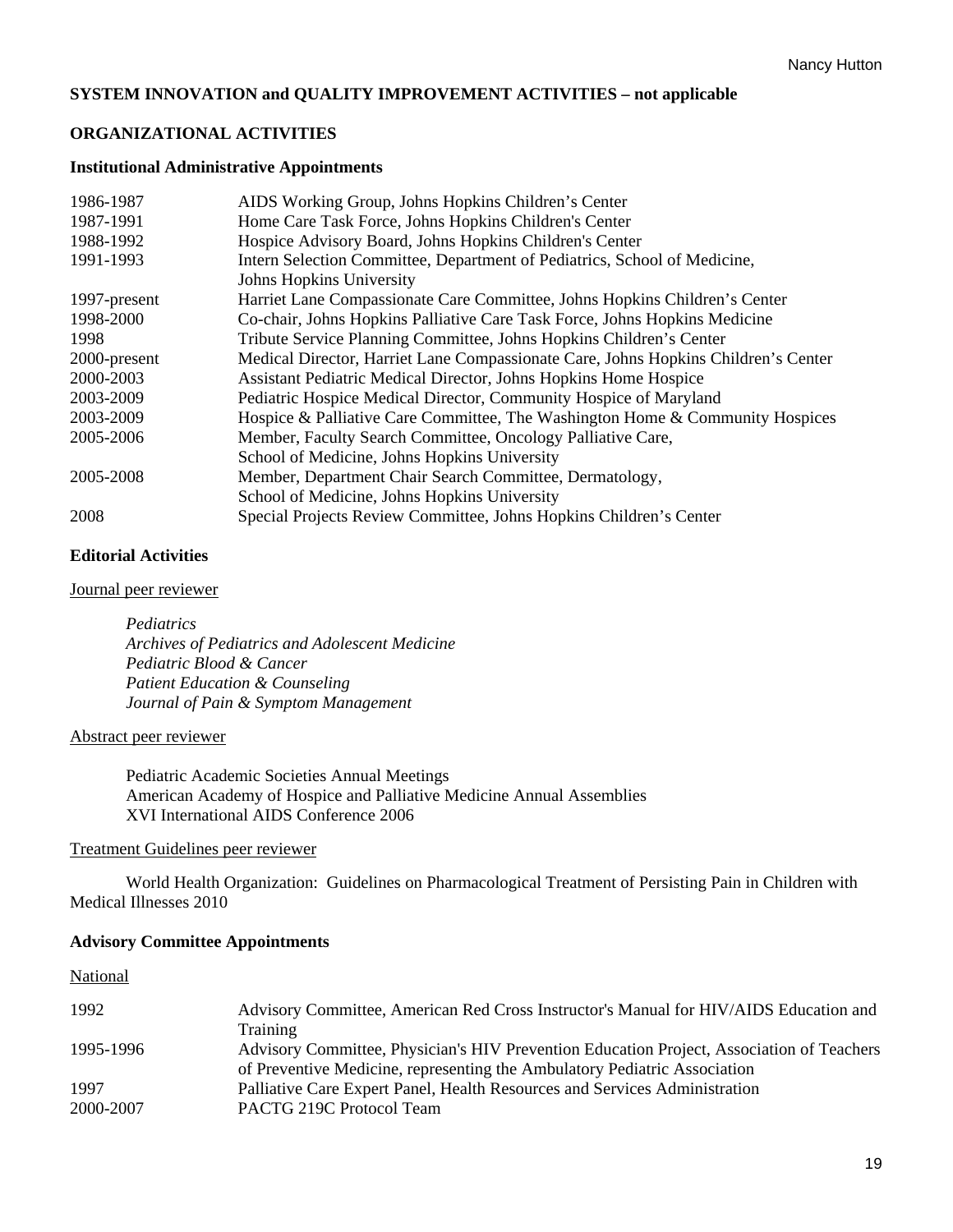| 2000         | Advisory Committee, HIV and Palliative Care Guide, HIV/AIDS Bureau, Health Resources<br>and Services Administration                |
|--------------|------------------------------------------------------------------------------------------------------------------------------------|
| 2000         | Pediatric Palliative Care Initiative, Project on Death in America, Open Society Institute                                          |
| 2001-present | DHHS Working Group on Antiretroviral Therapy and Medical Management of HIV-Infected<br>Children                                    |
| 2001         | Advisory Committee, Pediatric HIV and Palliative Care Initiative, HIV/AIDS Bureau, Health<br>Resources and Services Administration |
| 2001-2003    | Initiative for Pediatric Palliative Care (IPPC), Education Development Corporation                                                 |
| 2002-2004    | HIV/AIDS Palliative Care Workgroup, Promoting Excellence in End of Life Care, Robert<br><b>Wood Johnson Foundation</b>             |
| 2002-2004    | National Alliance for Children With Life-Threatening Conditions                                                                    |
| 2004-2007    | PACTG 1054 Protocol Team                                                                                                           |
| Regional     |                                                                                                                                    |
| 1989-1993    | Pediatric AIDS Care Consortium, Baltimore, Maryland                                                                                |
| 1990         | Maternal and Pediatric AIDS Work Group, State of Maryland                                                                          |
| 1991-1996    | Greater Baltimore HIV Health Services Planning Council (Ryan White CARE ACT Title I)                                               |
| 1992-1993    | Chair, Health Services Committee, Greater Baltimore HIV Health Services Planning Council                                           |
| 1994         | Advisory Committee, Maryland AIDS Drug Assistance Program                                                                          |

- 1996-1997 State of Maryland HIV/AIDS Advisory Group, Maryland Medicaid Reform Proposal
- 2002 Hospice Working Group, Maryland State Health Care Commission
- 2004-present Pediatric Palliative Care Consortium of Maryland

### **Professional Societies**

| 1982-present                               | Ambulatory Pediatric Association, Member                                              |
|--------------------------------------------|---------------------------------------------------------------------------------------|
| 1984-present                               | American Academy of Pediatrics, Fellow                                                |
| 1990-2007                                  | Chair, Special Interest Group for Generalists Caring for Children with HIV/AIDS,      |
|                                            | <b>Ambulatory Pediatric Association</b>                                               |
| 1994                                       | Committee on Infectious Diseases and Immunization, Maryland Chapter, American Academy |
|                                            | of Pediatrics                                                                         |
| 1998-present                               | American Academy of Hospice and Palliative Medicine, Member                           |
| 2005-2008                                  | Board of Directors, American Academy of Hospice and Palliative Medicine               |
| 2005-2009                                  | National Consensus Project for Quality Palliative Care, Dissemination Task Force,     |
|                                            | representing the American Board of Hospice and Palliative Medicine                    |
| 2005-2008                                  | Board Liaison, Ethics Committee, American Academy of Hospice and Palliative Medicine  |
| 2006-present                               | Leadership Committee, Children's Project on Palliative and Hospice Services (ChiPPS), |
|                                            | National Hospice & Palliative Care Organization                                       |
| 2008-2010                                  | Chair, Strategic Coordinating Committee for Ethics, Advocacy, and Awareness, American |
|                                            | Academy of Hospice and Palliative Medicine                                            |
| 2009-                                      | Pediatric Palliative Medicine Competencies Project                                    |
| 2010-                                      | Chair, Leadership Development Committee, American Academy of Hospice and Palliative   |
|                                            | Medicine                                                                              |
| $2011 -$                                   | Secretary, American Academy of Hospice and Palliative Medicine                        |
| <b>Conference Organizer, Session Chair</b> |                                                                                       |
| 1990-2007                                  | Chair, Special Interest Group Meeting, Ambulatory Pediatric Association/Pediatric     |

| 1990-2007    | Chair, Special Interest Group Meeting, Ambulatory Pediatric Association/ Pediatric          |
|--------------|---------------------------------------------------------------------------------------------|
|              | <b>Academic Societies Annual Meetings</b>                                                   |
| 1998-2005    | Co-Chair, Palliative Care Lecture Series: Promoting Quality of Life in Chronic and Terminal |
|              | Illness, School of Medicine, Johns Hopkins University                                       |
| 1999-2004    | Chair, Pediatric Preconference, Brazil/Johns Hopkins University HIV/AIDS Conference, Rio    |
|              | de Janeiro, Brazil                                                                          |
| 2001-present | Organizer, Annual Robby Hutton Lectureship; Pediatric Grand Rounds,                         |
|              |                                                                                             |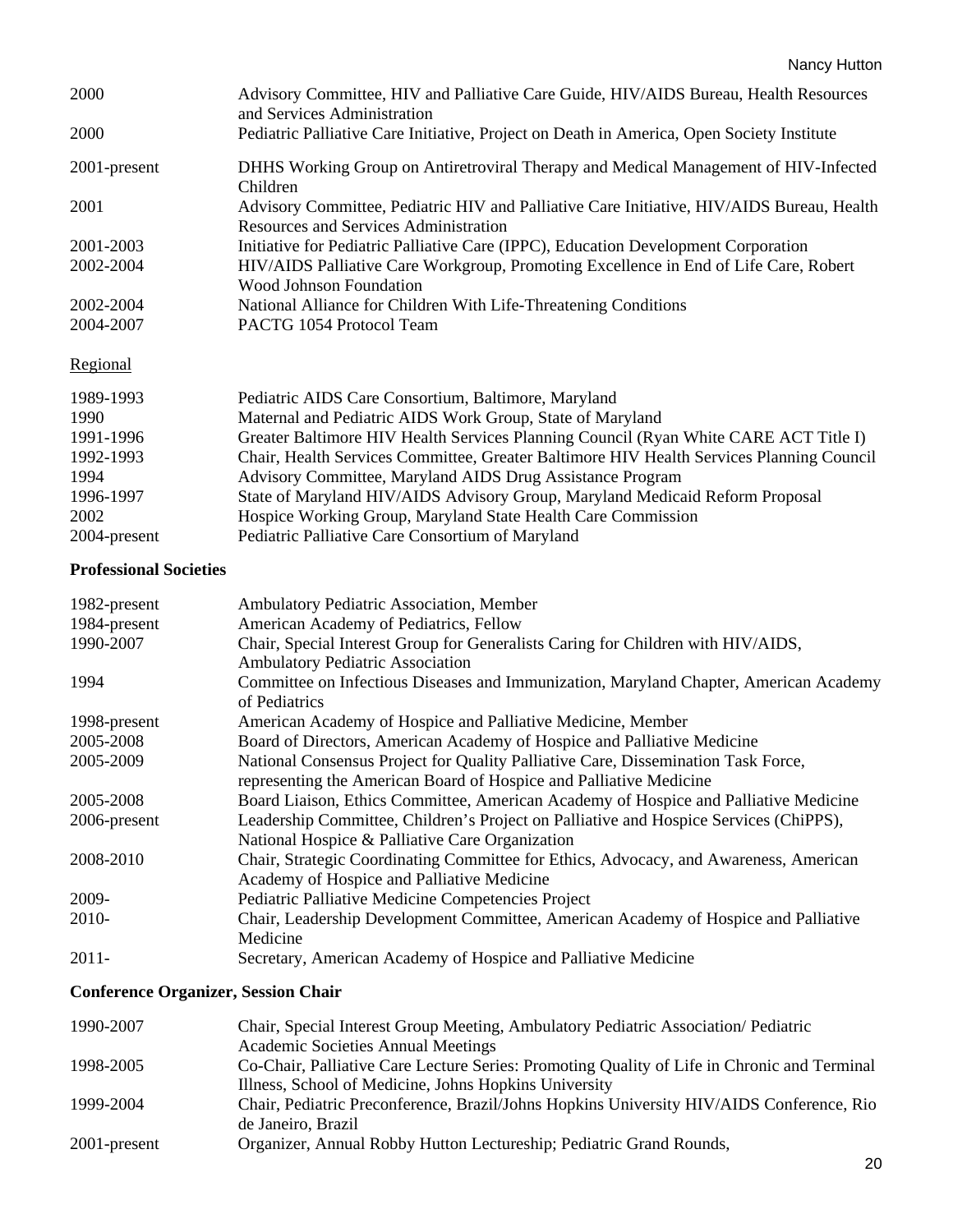|      | Johns Hopkins Children's Center, Baltimore, Maryland                                      |
|------|-------------------------------------------------------------------------------------------|
| 2004 | Chair, Pain and Symptom Management in Pediatric Palliative and End of Life Care mini-     |
|      | course, Pediatric Academic Societies Annual Meeting, San Francisco                        |
| 2005 | Program Planning Committee, AAHPM/HPNA 2006 Annual Assembly                               |
| 2006 | Scientific Program Planning Committee, AAHPM/HPNA 2007 Annual Assembly                    |
| 2007 | Scientific Program Committee, African Palliative Care Association (APCA)                  |
|      | Annual Conference                                                                         |
| 2007 | Organizer, Pediatric Pre-conference, NHPCO 2007 Clinical Team Conference,                 |
|      | New Orleans                                                                               |
| 2009 | Planning Committee, Neonatal Palliative Care Symposia, Maryland Pediatric Palliative Care |
|      | Network, Baltimore                                                                        |
|      |                                                                                           |

### **Consultantship**

2010-2011 Gilchrist Hospice Care; provide pediatric palliative medicine expertise for education, development of pediatric policies/procedures, clinical consultation

### **RECOGNITION**

### **Awards and Honors**

| 1973-74      | Lindback Foundation Scholarship, Muhlenberg College                                       |
|--------------|-------------------------------------------------------------------------------------------|
| 1973-75      | Departmental Honors in Biology, Muhlenberg College                                        |
| 1974         | Omicron Delta Kappa, national leadership fraternity, Muhlenberg College                   |
| 1975         | Magna Cum Laude, Muhlenberg College                                                       |
| 1978         | Alpha Omega Alpha, national medical honor society, George Washington University School of |
|              | Medicine and Health Sciences                                                              |
| 1979         | Scholastic Achievement Citation, American Medical Women's Association                     |
| 1994         | The Johns Hopkins Children's Center Champion Award                                        |
| 1996         | Mayor's Citation for Public Service, Baltimore, Maryland                                  |
| 1996         | Presidential Award, Maryland Coalition for Healthy Mothers, Healthy Babies                |
| 1999         | The Thomas Ferciot Memorial Award, Baltimore Association for Retarded Citizens, (BARC)    |
| 2002         | Recognition Award, Baltimore Pediatric HIV Project                                        |
| 2006-present | Board of Observers, Muhlenberg College                                                    |
| 2009         | Fellow of the American Academy of Hospice and Palliative Medicine                         |
| 2010         | Elected Secretary of the American Academy of Hospice and Palliative Medicine              |

### **Invited Talks, Panels**

| 04/30/87 | "The Effectiveness of Prescribing a Combination Antihistamine-Decongestant for Young Children<br>with the Common Cold: A Randomized Controlled Clinical Trial" APS/SPR/APA Annual Meeting, |
|----------|--------------------------------------------------------------------------------------------------------------------------------------------------------------------------------------------|
|          | Anaheim, California                                                                                                                                                                        |
| 05/16/89 | "The Effectiveness of Prescribing Antihistamine-Decongestant Combinations for Young Children                                                                                               |
|          | with the Common Cold" Grand Rounds, Department of Pediatrics, Bryn Mawr Hospital, Bryn Mawr,                                                                                               |
|          | Pennsylvania                                                                                                                                                                               |
| 12/14/89 | "Pediatric HIV for the Primary Care Pediatrician" Peninsula General Hospital Salisbury, Maryland                                                                                           |
| 03/19/90 | "Pediatric HIV" Voice of America broadcast, Washington, DC                                                                                                                                 |
| 03/23/90 | "Maintaining Health for Children with or at risk for HIV Infection" Association for the Care of                                                                                            |
|          | Children's Health, Baltimore, Maryland                                                                                                                                                     |
| 11/20/90 | "The Status of AIDS in Children at the Johns Hopkins Hospital" Department of Pediatrics Annual                                                                                             |
|          | Meeting, The Johns Hopkins University, Baltimore, Maryland                                                                                                                                 |
| 12/19/90 | "Psychosocial Aspects of the AIDS Epidemic for Children and Families" Lecture by invitation of                                                                                             |
|          | HRH Princess Chulabhorn, International Congress on AIDS, Bangkok, Thailand                                                                                                                 |
| 07/07/91 | "The AIDS Epidemic: Impact on Children and Families" Pediatric Department Symposium, The                                                                                                   |
|          | Johns Hopkins Biennial Alumni Reunion, Baltimore, Maryland                                                                                                                                 |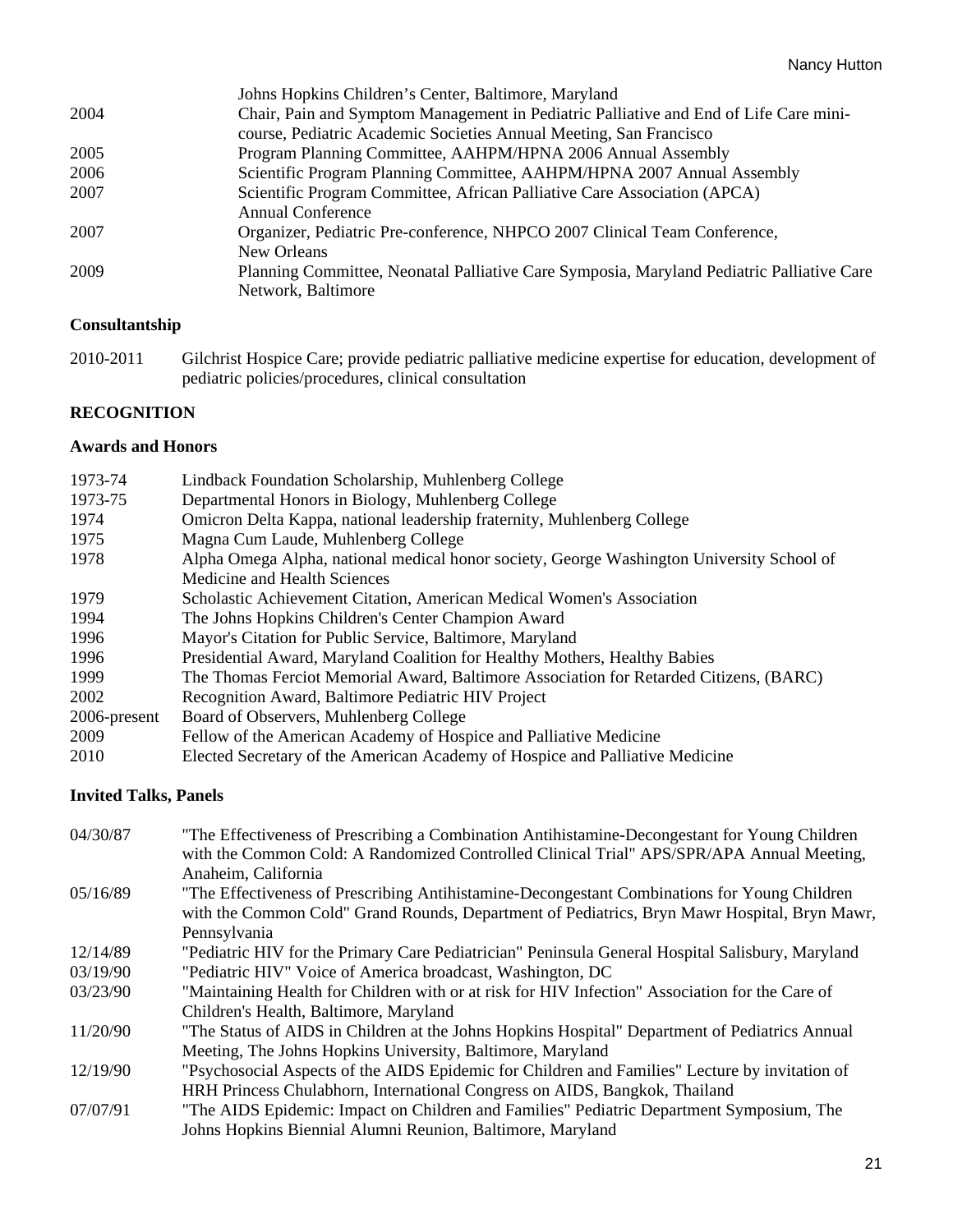| 11/12/91 | "Primary Care of Children with HIV" Pediatric Grand Rounds, Sinai Hospital, Baltimore, Maryland                                                                                                                                                                                                                   |
|----------|-------------------------------------------------------------------------------------------------------------------------------------------------------------------------------------------------------------------------------------------------------------------------------------------------------------------|
| 04/08/92 | "Effectiveness of an Antihistamine-Decongestant Combination for Young Children with the Common<br>Cold: A Randomized Controlled Clinical Trial" Invited testimony Committee on Government<br>Operations Hearing: Cold Medications: Health Care or Hype? United States House of<br>Representatives, Washington, DC |
| 07/20/92 | "Compliance with PCP Prophylaxis Guidelines in a Pediatric Primary Care Clinic" IX International<br>Conference on AIDS, Amsterdam, The Netherlands                                                                                                                                                                |
| 09/25/92 | "Primary Care for Children with or at risk for HIV" Pediatric Grand Rounds, St. Agnes Hospital,<br>Baltimore, Maryland                                                                                                                                                                                            |
| 11/13/92 | "Pulmonary Complications in Pediatric AIDS" The Pediatric Airway and Update on Diseases of the<br>Respiratory Tract Maryland Chapter, American Academy of Pediatrics, Annapolis, Maryland                                                                                                                         |
| 04/02/93 | "Pediatric HIV and AIDS" Pediatric Nursing Conference, Baltimore, Maryland                                                                                                                                                                                                                                        |
| 09/28/93 | "Primary Care for Children with or at risk for HIV" HIV Infection in Women, Children, and<br>Adolescents, Maternal and Child Health, School of Hygiene & Public Health, The Johns Hopkins<br>University, Rockville, Maryland                                                                                      |
| 10/01/93 | "Living With HIV" Mid-Atlantic Regional Conference, Association for the Care of Children's Health,<br>Baltimore, Maryland                                                                                                                                                                                         |
| 10/07/93 | "Pediatric HIV and AIDS" March of Dimes Perinatal Conference, Baltimore, Maryland                                                                                                                                                                                                                                 |
| 10/15/93 | "Primary Care for Children with or at risk for HIV" American College of Osteopathic Pediatricians,<br>Baltimore, Maryland                                                                                                                                                                                         |
| 01/12/94 | "Primary Care for Children with HIV/AIDS" Pediatric Grand Rounds, The Johns Hopkins Children's<br>Center, Baltimore, Maryland                                                                                                                                                                                     |
| 01/25/94 | "Primary Care for Children with HIV/AIDS" Pediatric Grand Rounds, Bryn Mawr Hospital, Bryn<br>Mawr, Pennsylvania                                                                                                                                                                                                  |
| 04/30/94 | "Caring for Children with HIV/AIDS" Shankweiler Society Day, Muhlenberg College, Allentown,<br>Pennsylvania                                                                                                                                                                                                       |
| 05/02/94 | "Incidence and Prevention of Pneumocystis carinii pneumonia (PCP) in a Prospective Cohort of<br>Infants Born to HIV Positive Mothers" APS/SPR/APA Annual Meeting, Seattle, Washington                                                                                                                             |
| 09/16/94 | "Pediatric HIV Update" Pediatric Grand Rounds, St. Agnes Hospital, Baltimore, Maryland                                                                                                                                                                                                                            |
| 09/20/94 | "Childbearing Decisions and HIV Prevention" Physician and Society, The Johns Hopkins University,<br>Baltimore, Maryland                                                                                                                                                                                           |
| 12/01/94 | "ACTG 076: Implications for Perinatal Care" High Risk Infants Council, Baltimore, Maryland                                                                                                                                                                                                                        |
| 10/07/95 | "Preventing Pediatric HIV Infection" Birth Conference, Baltimore, Maryland                                                                                                                                                                                                                                        |
| 01/19/96 | "What Should Generalist Pediatricians Know About Pediatric HIV/AIDS?" Region IV Annual<br>Meeting, Ambulatory Pediatric Association, Richmond, Virginia                                                                                                                                                           |
| 02/23/96 | "New Guidelines for the Care of Infants Born to HIV Positive Mothers" Pediatric Grand Rounds, St.<br>Agnes Hospital, Baltimore, Maryland                                                                                                                                                                          |
| 07/08/96 | "Parenting by HIV Seropositive Women" XI International Conference on AIDS, Vancouver, British<br>Columbia                                                                                                                                                                                                         |
| 11/08/96 | "The Use of Protease Inhibitors in Children - A Clinician's Perspective" Ryan White Title IV Program<br>National Meeting, Washington, D.C.                                                                                                                                                                        |
| 02/26/97 | "Protease Inhibitors and Emerging Treatment Issues: Pediatric Issues: Provider Perspective" Health<br>Resources and Services Administration (HRSA), AIDS Advisory Committee Meeting, Washington,<br>D.C.                                                                                                          |
| 05/08/97 | "Working Together: Mothers and Physicians" National Conference on Women & HIV, Pasadena,<br>California                                                                                                                                                                                                            |
| 01/14/98 | Testimony before the HRSA AIDS Advisory Committee                                                                                                                                                                                                                                                                 |
| 06/02/98 | "Primary Care for Children with HIV Infection" Pediatric Grand Rounds, Jefferson University,                                                                                                                                                                                                                      |
|          | Philadelphia, Pennsylvania                                                                                                                                                                                                                                                                                        |
| 06/28/98 | "The Use of Ritonavir in Antiretroviral Experienced Children with Perinatal HIV Infection and<br>Severe Immunosuppression" XII International Conference on AIDS, Geneva, Switzerland                                                                                                                              |
| 06/29/98 | "Pediatric AIDS" All Things Considered, National Public Radio, Geneva, Switzerland                                                                                                                                                                                                                                |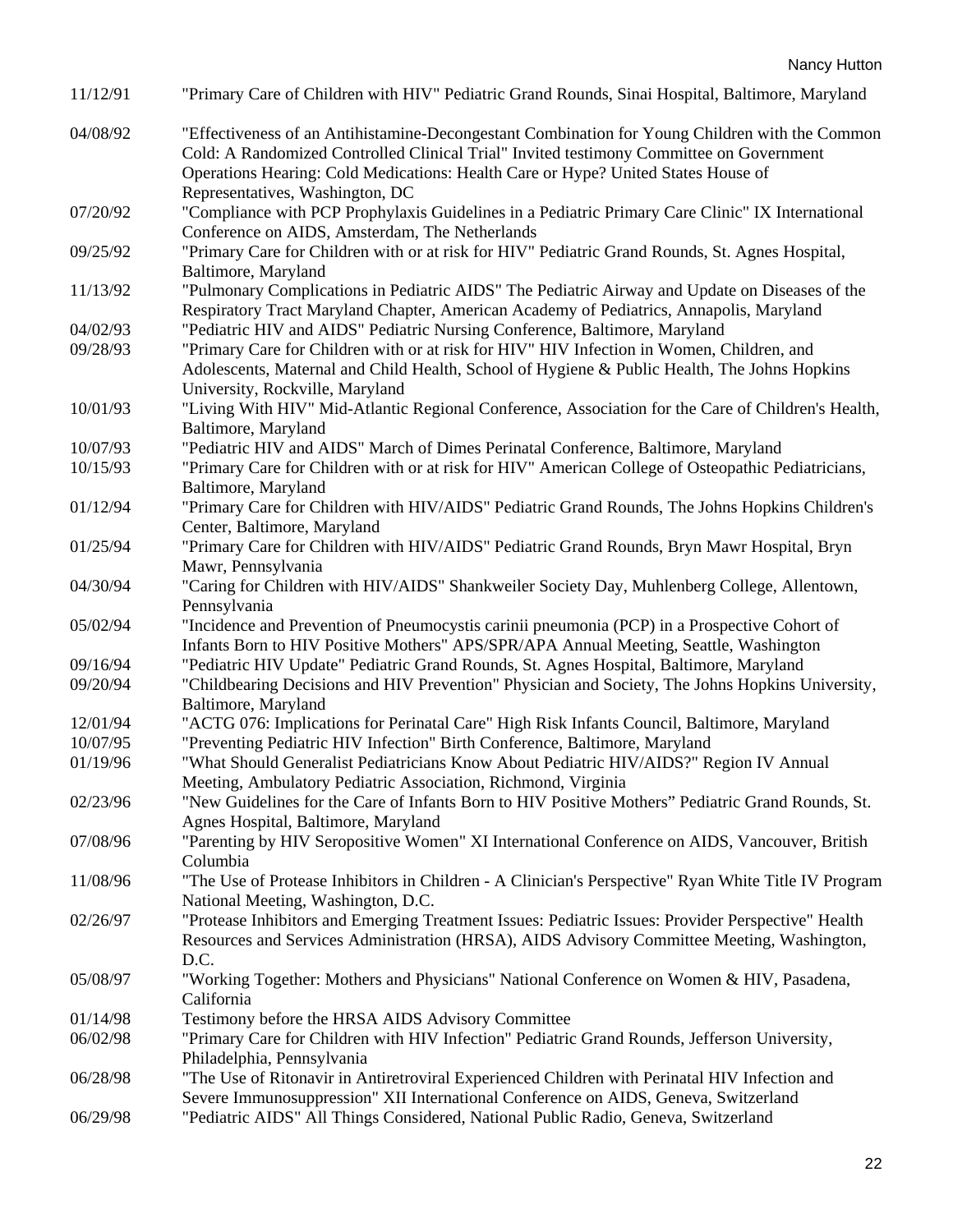| 10/15/98 | "Pediatric HIV Infection" II Conferencia Brasil Johns Hopkins University HIV/AIDS, Rio de Janeiro,<br><b>Brazil</b>                 |
|----------|-------------------------------------------------------------------------------------------------------------------------------------|
| 10/30/98 | "The Aging of Pediatric AIDS: New Challenges" Pediatric Grand Rounds, St. Agnes Hospital,<br>Baltimore, Maryland                    |
| 11/11/98 | "HIV in Children" Maryland Academy of Physician Assistants Annual Meeting, Towson, Maryland                                         |
| 05/12/99 | "Improving Care at the End of Life: an Interdisciplinary Children's Center Report" Pediatric Grand                                  |
|          | Rounds, The Johns Hopkins Children's Center, Baltimore, Maryland                                                                    |
| 07/24/99 | "Johns Hopkins Palliative Care: Opportunity or Distraction" Annual Faculty Scholars Retreat, Project                                |
|          | on Death in America, Snowmass Village, Colorado                                                                                     |
| 10/20/99 | "Pediatric Preconference" moderator and speaker III Conferencia Brasil Johns Hopkins University<br>HIV/AIDS, Rio de Janeiro, Brazil |
| 11/04/99 | "End of Life Care for the Pediatric Patient" Chronic Illness and Palliative Care Lecture Series,                                    |
|          | University of Maryland, Baltimore, Maryland                                                                                         |
| 01/05/00 | "Harriet Lane Compassionate Care" Pediatric Grand Rounds, The Johns Hopkins Children's Center,                                      |
|          | Baltimore, Maryland                                                                                                                 |
| 01/19/00 | "Disclosure of HIV Diagnosis to Children: When, Where, Why, and How" Workshop, Ryan White                                           |
|          | All Titles Meeting, Health Resources and Services Administration, Washington, D.C.                                                  |
| 05/12/00 | "Health Care Choices at the End of Life for Children with Perinatal HIV Disease" AAP/PAS Annual                                     |
|          | Meeting 2000, Boston, Massachusetts                                                                                                 |
| 06/22/00 | "End of Life Care for the Pediatric Patient" Pediatric Grand Rounds, Robert Wood Johnson Medical                                    |
|          | School, New Brunswick, New Jersey                                                                                                   |
| 06/30/00 | "Children Die Too: End of Life Care for the Pediatric Patient" Annual Assembly, American Academy                                    |
|          | of Hospice and Palliative Medicine, Atlanta, Georgia                                                                                |
| 07/20/00 | "Health Care Choices at the End of Life for Children with Perinatal HIV Disease"                                                    |
|          | "Use of a Values History Advance Directive in a Pediatric HIV Clinic"                                                               |
|          | "Cross Cultural Issues in Palliative Care: Personal Reflections"                                                                    |
|          | Annual Faculty Scholars Retreat, Project on Death in America, Lake Tahoe, California                                                |
| 09/12/00 | "Pediatric and Adolescent HIV/AIDS" The Hospital for Sick Children, Washington, DC                                                  |
| 10/11/00 | "Pediatric Preconference" moderator and speaker, IV Conferencia Brasil Johns Hopkins University<br>HIV/AIDS, Rio de Janeiro, Brazil |
| 10/31/00 | "HIV in Children and Teens" Pediatric Grand Rounds, Johns Hopkins Bayview, Baltimore, Maryland                                      |
| 01/24/01 | "Experience at the Johns Hopkins Children's Center" Clinical Preconference, "Hospice Redesigned                                     |
|          | for Children" Children's Hospice International, Alexandria, Virginia                                                                |
| 01/25/01 | "Children Die Too: End of Life Care for the Pediatric Patient" Palliative Care Grand Rounds, Mount                                  |
|          | Sinai School of Medicine, New York, New York                                                                                        |
| 07/19/01 | 'Helping Children Visit Dying Adults" Faculty Scholars Retreat, Project on Death in America, Lake                                   |
|          | Tahoe, California                                                                                                                   |
| 11/01/01 | "Children Die Too: End of Life Care for the Pediatric Patient" Annual Meeting, New York State                                       |
|          | Hospice and Palliative Care Association, Albany, New York                                                                           |
| 09/14/02 | "Child and Adolescent HIV/AIDS Care: Current Advances" 18 <sup>th</sup> Annual Pediatric Nursing                                    |
|          | Conference, Crystal City, Virginia                                                                                                  |
| 10/16/02 | "Child and Adolescent Preconference" moderator and speaker, V Conferencia Brasil Johns Hopkins                                      |
|          | University HIV/AIDS, Rio de Janeiro, Brazil                                                                                         |
| 10/18/02 | "Management of Pediatric HIV Infection" V Conferencia Brasil Johns Hopkins University                                               |
|          | HIV/AIDS, Rio de Janeiro, Brazil                                                                                                    |
| 10/29/02 | "Introduction to Antiretroviral Therapy: the tests, the drugs, and adherence" Interdisciplinary Staff                               |
|          | Inservice, Kennedy Krieger Institute, Baltimore, Maryland                                                                           |
| 11/08/02 | "Harriet Lane Compassionate Care" Initiative for Pediatric Palliative Care (IPPC), Education                                        |
|          | Development Corporation, Wellesley, Massachusetts                                                                                   |
| 11/21/02 | "Changing Therapy" Pediatric Antiretroviral Working Group Meeting, Newark, New Jersey                                               |
| 04/29/03 | "Pain and Symptom Management" Workshop, Harriet Lane Compassionate Care Network, The Johns                                          |
|          | Hopkins Children's Center, Baltimore, Maryland                                                                                      |
| 04/30/03 | "DNR Across the Care Continuum: Challenges for Pediatrics" Pediatric Grand Rounds, The Johns                                        |
|          | Hopkins Children's Center, Baltimore, Maryland                                                                                      |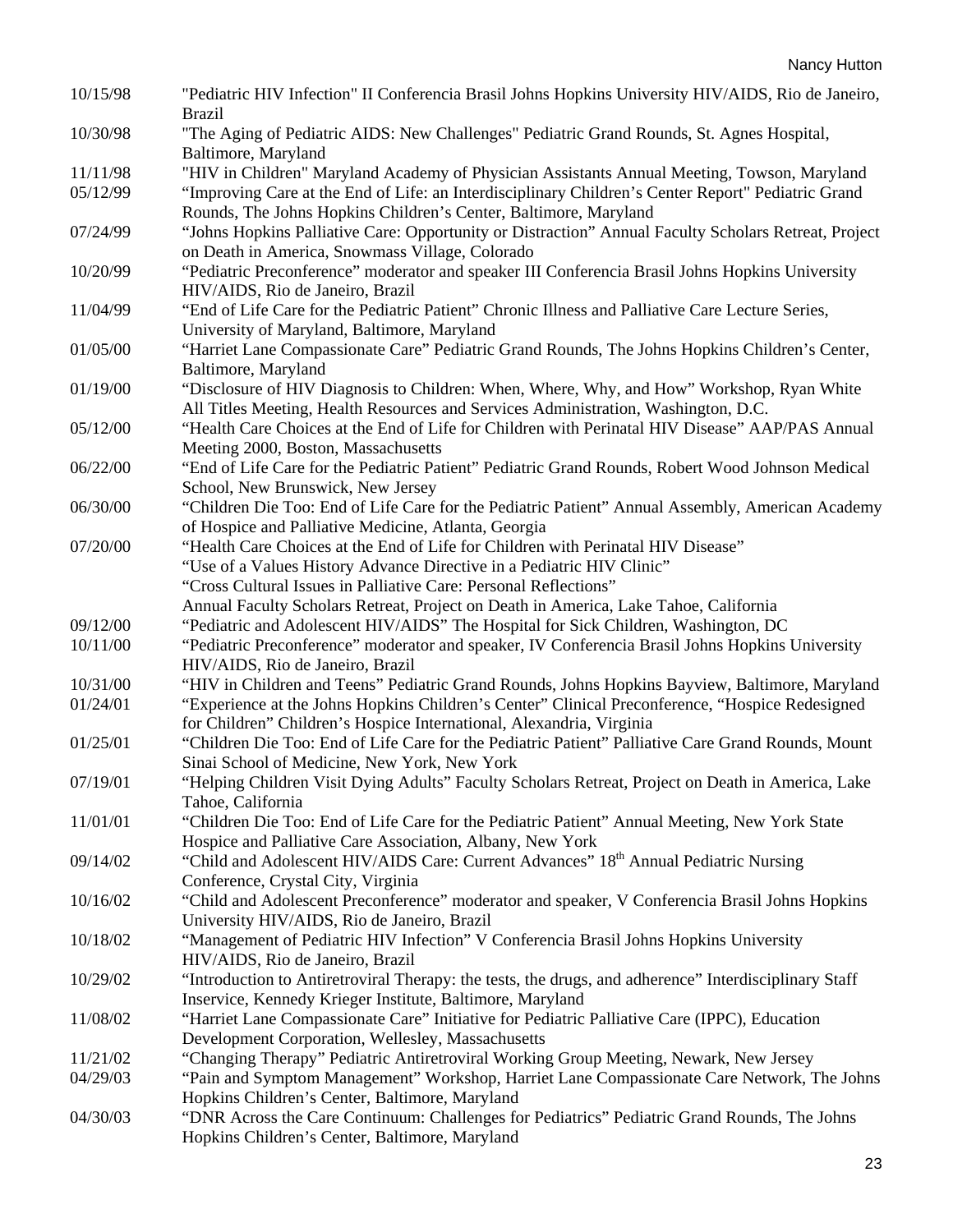| 10/30/03         | "Harriet Lane Compassionate Care: An Action Plan to Improve Pediatric Palliative Care" Sixth                                                                                           |
|------------------|----------------------------------------------------------------------------------------------------------------------------------------------------------------------------------------|
| 12/11/03         | Annual Lecture Series in Palliative Care, Johns Hopkins Hospital, Baltimore, Maryland<br>"Comprehensive Care for HIV/AIDS; Reintegrating Palliative Care" Pediatric Advanced Care Team |
| 01/23/04         | (PACT) Rounds, Children's Hospital and Dana Farber Cancer Institute, Boston, MA<br>"Compassionate Care for Health Professionals: An Action Plan to Improve Pediatric Palliative Care"  |
|                  | AAHPM/HPNA Annual Assembly, Phoenix, Arizona                                                                                                                                           |
| 02/27/04         | "Integrating Palliative Care for Children and Adolescents with HIV" Palliative Care and HIV/AIDS                                                                                       |
|                  | in Russia, Ukraine, and Moldova, Open Society Foundations, Kiev, Ukraine                                                                                                               |
| 03/05/04         | "Palliative Care for Children & Adolescents with HIV"; "Symptom Management"                                                                                                            |
|                  | PACTG International Training, Cape Town, South Africa                                                                                                                                  |
| 05/01/04         | "Pain & Symptom Management in Pediatric Palliative and End of Life Care" Chair and speaker,                                                                                            |
|                  | Mini-course, Pediatric Academic Societies Annual Meeting, San Francisco, CA                                                                                                            |
| 09/03/04         | "Palliative and Hospice Care for Infants, Children, and Adolescents" AAHPM Review Course, San                                                                                          |
|                  | Diego, California                                                                                                                                                                      |
| 09/19/04         | "Children Living with HIV/AIDS: Similarities, Differences, and Opportunities for Collaboration"                                                                                        |
|                  | HIV/AIDS in Africa: Building North-South Partnerships, Montreal, Canada                                                                                                                |
| 11/09/04         | "Pediatric Palliative Care" Visiting Professor in Pediatrics, Cleveland Clinic Foundation, Cleveland,                                                                                  |
|                  | Ohio                                                                                                                                                                                   |
| 01/20/05         | "Measuring the Impact of Initiating a Pediatric Palliative Care Program" Annual Assembly,<br>AAHPM/HPNA, New Orleans, Louisiana                                                        |
| 03/9-15/05       | "Palliative Care for Children & Adolescents with HIV"; "Symptom Management"                                                                                                            |
|                  | CRS/PEPFAR Pediatric HIV Training Course, Nairobi, Kenya                                                                                                                               |
| 03/21-26/05      | Pediatric HIV Care and Treatment, JHU TSEHAI, Addis Ababa, Ethiopia                                                                                                                    |
| 04/04/05         | "Pediatric Palliative Care" Interdisciplinary Training Day, Kennedy Krieger Institute, Baltimore,                                                                                      |
|                  | Maryland                                                                                                                                                                               |
| 04/15/05         | "Pediatric Palliative Care" Forman Symposium, Hasbro Children's Hospital, Brown University,                                                                                            |
|                  | Providence, Rhode Island                                                                                                                                                               |
| 09/30/05         | "National Consensus Project for Quality Palliative Care" Palliative Care Lecture Series, Johns<br>Hopkins University, Baltimore, Maryland                                              |
| 11/27-12/6/05    | Pediatric HIV Care and Treatment, JHU TSEHAI, Addis Ababa and SNNPR, Ethiopia                                                                                                          |
| 03/06-11/06      | "Palliative Care for Children & Adolescents with HIV"; "Symptom Management"                                                                                                            |
|                  | PACTG International Training, Harare, Zimbabwe                                                                                                                                         |
| 04/08/06         | "Pediatric Palliative Care" Leukemia Society of Maryland, Towson, Maryland                                                                                                             |
| 04/12/06         | "Pediatric Palliative Care in Africa" Palliative Care for Cancer and HIV/AIDS in Low Resource                                                                                          |
|                  | Settings, National Cancer Institute & Open Society Institute Meeting, Bethesda, Maryland                                                                                               |
| 06/02/06         | "Management of Adolescents with HIV" RISE lecture series, Kennedy Krieger Institute and Johns                                                                                          |
|                  | Hopkins University, Baltimore, Maryland                                                                                                                                                |
| $07/23 - 8/3/06$ | Palliative Care, JHU TSEHAI, Addis Ababa, Ethiopia                                                                                                                                     |
| 11/02/06         | Harriet Lane Compassionate Care Network Training Day, Johns Hopkins Children's Center,                                                                                                 |
|                  | Baltimore, Maryland                                                                                                                                                                    |
| 07/30-8/8/07     | Palliative Care and Pediatric HIV, JHU TSEHAI, Addis Ababa and SNNPR, Ethiopia                                                                                                         |
| 10/28-11/3/07    | Pediatric Palliative Care Course, OSI International Palliative Care Initiative, Salzburg, Austria                                                                                      |
| $11/6 - 7/07$    | Pediatric Palliative Care Satellite Conference, OSI International Palliative Care Initiative, Tblisi,                                                                                  |
|                  | Georgia                                                                                                                                                                                |
| 11/12/07         | "Palliative Care for Adolescents" Harriet Lane Compassionate Care Network Training Day, Johns                                                                                          |
|                  | Hopkins Children's Center, Baltimore, Maryland                                                                                                                                         |
| 11/28/07         | Pediatric Pre-conference organizer, NHPCO Annual Clinical Team Conference, New Orleans,                                                                                                |
|                  | Louisiana                                                                                                                                                                              |
| 01/13/08         | "Palliative Care and Pain Management in HIV" JHU International Update on HIV/AIDS, JHU                                                                                                 |
|                  | TSEHAI, Addis Ababa, Ethiopia                                                                                                                                                          |
| 04/28/08         | The Symposium on Developing a Framework to Assess Cancer Quality Indicators for End-of-life                                                                                            |
|                  | Care, Baltimore, Maryland                                                                                                                                                              |
| 04/29/08         | "Lessons Learned: What Children Have Taught Me" Pediatric Palliative Grand Rounds, District of                                                                                         |
|                  | Columbia Pediatric Palliative Care Collaboration, Washington, DC                                                                                                                       |